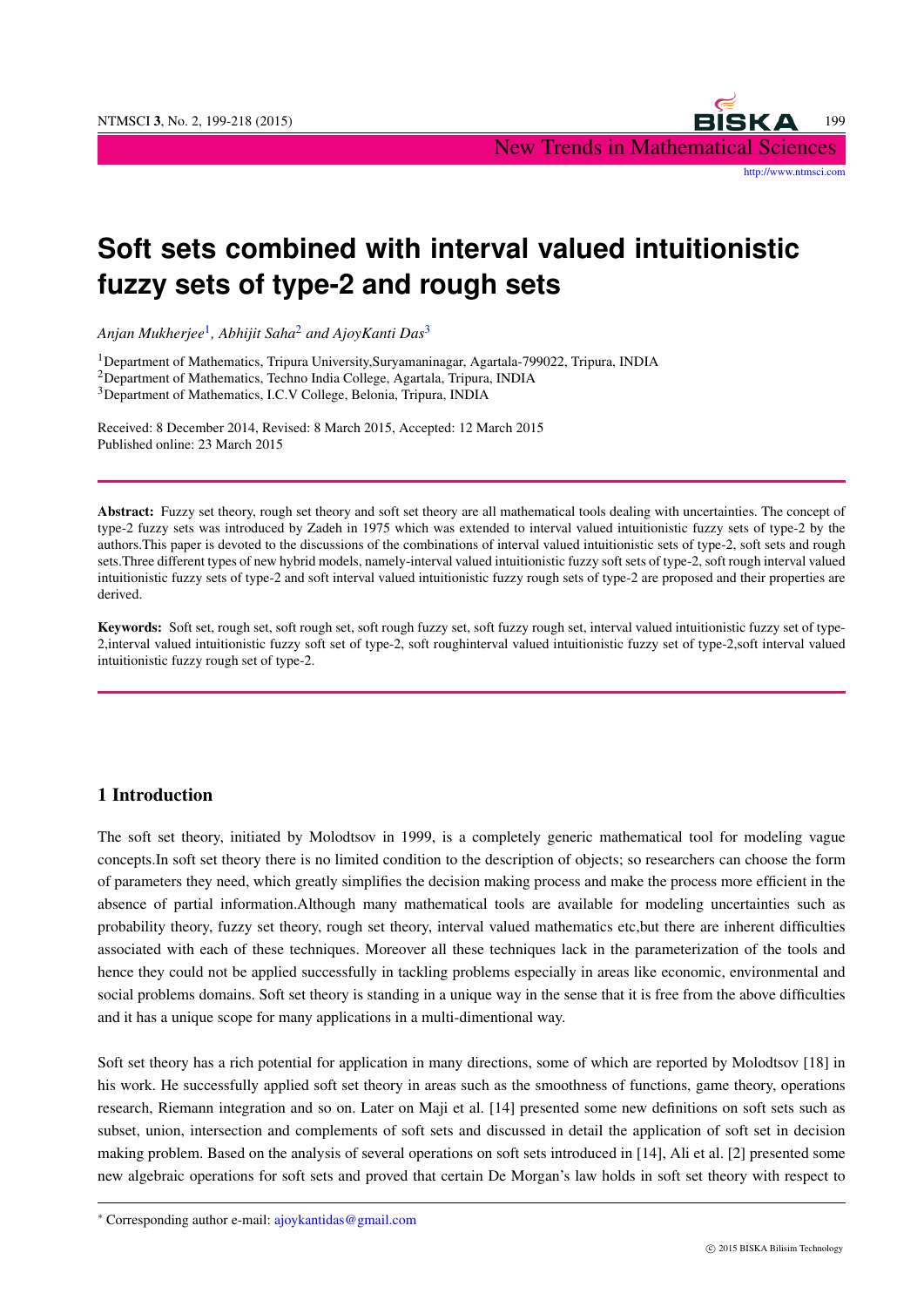

these new definitions. Chen [5]presented a new definition of soft set parameterization reduction and compared this definition with the related concept of knowledge reduction in the rough set theory. Kong et al. [13] introduced the definition of normal parameter reduction into soft sets and then presented a heuristic algorithm to compute normal parameter reduction of soft sets. By amalgamating the soft sets and algebra, Aktas and Cagman [1] introduced the basic properties of soft sets, compared soft sets to the related concepts of fuzzy sets [27] and rough sets[20], pointed out that every fuzzy set and every rough set may be considered as a soft set. Jun[12] applied soft sets to the theory of BCK/BCI-algebra and introduced the concept of soft BCK/BCI-algebras. Feng et al.[7]defined soft semi rings and several related notions to establish a connection between the soft sets and semi rings. Sun et al.[22] presented the definition of soft modules and constructed some basic properties using modules and Molodtsov's definition of soft sets.Maji et al. [15]presented the concept of the fuzzy soft set which is based on a combination of the fuzzy set and soft set models.Roy and Maji[21] presented a fuzzy soft set theoretic approach towards a decision making problem. Yang et al.[25]defined the operations on fuzzy soft sets, which are based on three fuzzy logic operations: negation, triangular norm and triangular co-norm. Xiao et al.[23] proposed a combined forecasting approach based on fuzzy soft set theory. Yang et al.[24] introduced the concept of interval valued fuzzy soft set and a decision making problem was analyzed by the interval valued fuzzy soft set. Feng et al.[8] presented an adjustable approach to fuzzy soft set based decision making and give some illustrative examples.The notion of intuitionistic fuzzy set was initiated by Atanassov[3] as a generalization of fuzzy set. Combining soft sets with intuitionistic fuzzy sets, Maji et al. [16] introduced intuitionistic fuzzy soft sets, which are rich potentials for solving decision making problems.The notion of the interval-valued intuitionistic fuzzy set was introduced by Atanassov and Gargov[4]. It is characterized by an interval–valued membership degree and an interval-valued non-membership degree.In 2010, Jiang et al. [11] introduced theconcept of interval valued intuitionistic fuzzysoft sets.

The rough set theory proposed by Pawlak[20] provides a systematic method for dealing with vague concepts caused by isdiscernability in situation with incomplete information or a lack of knowledge/data. In general a fuzzy set may be viewed as a class with unsharp boundaries, but a rough set is a coarsely described crisp set[26]. Based on the equivalence relation on the universe of discourse, Dubois andPrade[6] introduced the lower and upper approximation of fuzzy sets in a Pawlak's approximation space [20] and obtained a new notion called rough fuzzy sets which are natural extensions of rough sets. They also introduced the concept of fuzzy rough sets [6]. Feng el al. [9] provided a framework to combine rough sets and soft sets all together, which gives rise to several interesting new concepts such as soft rough sets and rough soft sets. A rough soft set is the approximation of a soft set in a Pawlak approximation space, where as a soft rough set is based on softrough approximationsin a soft approximation space.Feng[10] presented a soft rough set based multi-criteria group decision making scheme.Motivated by Dubois andPrade's original idea about rough fuzzy set,Feng et al. [9] introduced lower and upper soft rough approximations of fuzzy sets in a soft approximation space and obtained a new hybrid model called soft rough fuzzy set. By employing a fuzzy soft set to granulate the universe of discourse, Meng et al. [17] introduced a more general model called soft fuzzy rough set.

The concept of type-2 fuzzy sets was introduced by Zadeh [28] as an extension of the concept of an ordinary fuzzy sets (called type-1 fuzzy sets). Such sets are fuzzy sets whose membership grades themselves are type-1 fuzzy sets. These sets are very useful in circumstances where it is difficult to determine an exact membership function for a fuzzy set. Sahaand Mukherjee [19] introduced the concept of interval valued intuitionistic fuzzy set of type-2 as an extension of fuzzy sets of type-2. The aim of this paper is to provide a framework to combine interval valued intuitionistic fuzzy sets of type-2, rough sets and soft sets all togetherwhich gives rise to several interesting new concepts such as interval valued intuitionistic fuzzy soft sets of type-2, soft rough interval valued intuitionistic fuzzy sets of type-2 and softinterval valued intuitionistic fuzzyroughsets of type-2.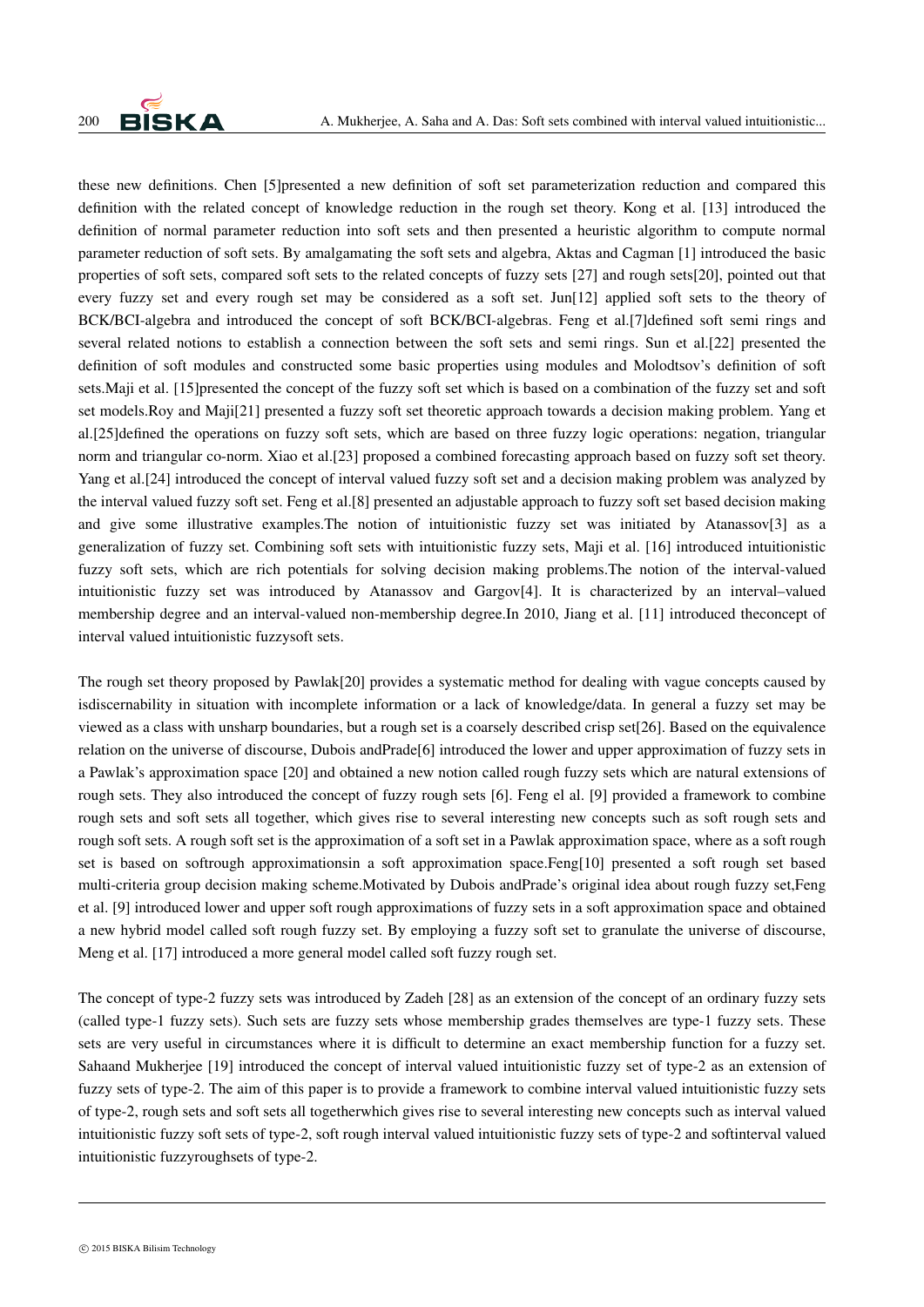

## 2 Fuzzy sets and their generalizations

This section presents a review of some fundamental notions of fuzzy sets and their generalizations.

The theory of fuzzy sets provides an appropriate framework for representing and processing vague concepts by allowing partial memberships.

Definition 2.1: [27] Let X be a non empty set. Then a *fuzzy set* A on X is a set having the form

$$
A = \{(x, \mu_A(x)) : x \in X\}
$$

where the function  $\mu_A: X \to [0, 1]$  is called the membership function and  $\mu_A(x)$  represents the degree ofmembership of each element  $x \in X$ .

Definition 2.2: [3] Let X be a non empty set. Then an *intuitionistic fuzzy set (IFS for short)* A is a set having the form

$$
A = \{(x, \mu_A(x), \gamma_A(x)) : x \in X\}
$$

where the functions  $\mu_A: X \to [0,1]$  and  $\gamma_A: X \to [0,1]$  represents the degree of membership and the degree of non-membership respectively of each element  $x \in X$  and  $0 \leq \mu_A(x) + \gamma_A(x) \leq 1$  for each  $x \in X$ .

Definition 2.3: [4] An *interval valued intuitionistic fuzzy set* A over an universe set U is defined as the object of the form

$$
A = \{ \langle x, \mu_A(x), \gamma_A(x) \rangle : x \in U \},
$$

where  $\mu_A$ : U → Int ([0, 1]) and  $\gamma_A: U \rightarrow$  Int ([0, 1]) are functions such that the condition:  $\forall x \in U, 0 \leq supp\mu_A(x) + supp\mu_B(x) \leq 1$  is satisfied (where Int[0,1] is the set of all closed sub-intervals of [0,1]).

We denote the class of all interval valued intuitionistic fuzzy sets on U by IVIFS<sup>U</sup>.

Let  $A, B \in IVIFS^U$ . Then

• the *union* of A and B is denoted by  $A \cup B$  where  $A \cup B = \{(x, [max(int\mu_A(x), inf\mu_B(x)), max(sup\mu_A(x), supp_B(x))],$  $[\min(\inf \gamma_A(x), \inf \gamma_B(x)), \min(\sup \gamma_A(x), \sup \gamma_B(x))]: x \in U$ .

*•* the *intersection* of A and B is denoted by A*∩*B where  $A \cap B = \{(x, [min (inf \mu_A(x), inf \mu_B(x)), min(supp \mu_A(x), supp \mu_B(x))],$  $\{max(inf\gamma_A(x), inf\gamma_B(x)), max(sup\gamma_A(x), sup\gamma_B(x))\}$ :  $x \in U\}$ .

Atanassov and Gargovshows in [4] that *A∪B* and *A∩B* are again IVIFSs.

Definition 2.4: [28] A *fuzzyset of type-2* is defined as a fuzzy set whose membership degree is a fuzzy set of type-1.

Thus, a fuzzy set of type-2 , A on an universe *U* is an object of the form

$$
A = \{(x, \mu_A(x)) : x \in U\}
$$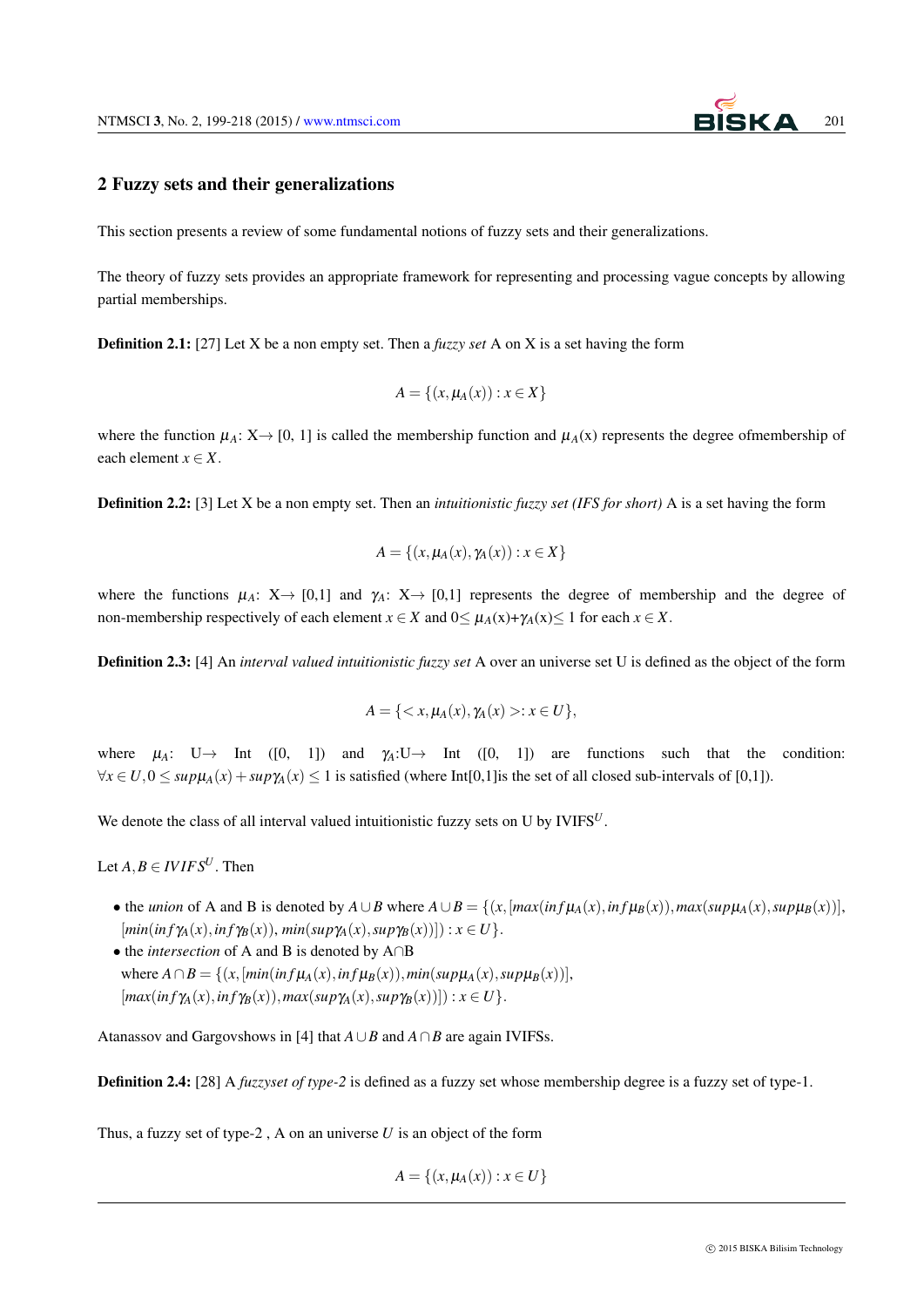

where

$$
\mu_A(x) = \{(u_i, \mu_{ui}(x)) : u_i \in [0,1]\}
$$

for  $x \in U$ , where  $\mu_{ui}: U \to [0,1]$  is a function.

## 3 Soft sets and their generalizations

In this section we recall some basic notions releavant to soft sets and their generalizations.

**Definition 3.1:** [18] Let *U* be an universe set and E be a set of parameters. Let  $P(U)$  denotes the power set of *U* and *A*  $\subseteq$  *E*. Then the pair  $(F, A)$  is called a *soft set* over *U*, where *F* is a mapping given by  $F : A \rightarrow P(U)$ .

In other words, a soft set over *U* is a parameterized family of subsets of *U*. For  $e \in A$ ,  $F(e)$  may be considered as the set of e-approximate elements of the soft set (*F,A*).

Definition 3.2: [15] Let *U* be an universe set and E be a set of parameters. Let *I <sup>U</sup>* be the set of all fuzzy subsets of *U* and *A*  $\subseteq$  *E*. Then the pair  $(F, A)$  is called a *fuzzy soft set* over *U*, where F is a mapping given by  $F : A \to I^U$ .

For  $e \in A$ ,  $F(e)$  is a fuzzy subset of *U* and is called the fuzzy value set of the parameter e. Let us denote  $\mu_{F(e)}(x)$  by the membership degree that object x holds parameter e, wheree  $\in$  *A* and  $x \in U$ . Then F(e) can be written as a fuzzy set such that  $F(e) = \{(x, \mu_{F(e)}(x)) : x \in U\}.$ 

**Definition 3.3:** [16] Let *U* be an universe set and E be a set of parameters. Let  $IF^U$  be the set of all intuitionistic fuzzy subsets of *U* and  $A \subseteq E$ . Then the pair (F, A) is called an *intuitionisticfuzzy soft set* over *U*, where *F* is a mapping given by  $F: A \rightarrow IF^U$ .

For  $e \in A$ ,  $F(e)$  is an intuitionistic fuzzy subset of *U* and is called the intuitionistic fuzzy value set of the parameter e. Let us denote  $\mu_{F(e)}(x)$  by the membership degree that object x holds parameter e and  $\gamma_{F(e)}(x)$  by the membership degree that object x doesn't hold parameter e, where  $e \in A$  and  $x \in U$ . Then  $F(e)$  can be written as an intuitionistic fuzzy set such that

$$
F(e) = \{(x, \mu_{F(e)}(x), \gamma_{F(e)}(x)) : x \in U\}.
$$

Definition 3.4: [11] Let *U* be an universe set and E be a set of parameters. Let *IV IFS<sup>U</sup>* be the set of all interval valued intuitionistic fuzzy sets on *U* and  $A \subseteq E$ . Then the pair  $(F, A)$  is called an *interval valued intuitionisticfuzzy soft set(IVIFSS for short)* over *U*, where *F* is a mapping given by  $F : A \rightarrow I V I F S^U$ .

For  $e \in A$ ,  $F(e)$  can be written as an interval valued intuitionistic fuzzy set such that

$$
F(e) = \{(x, \mu_{F(e)}x), \gamma_{F(e)}(x)) : x \in U\}
$$

where  $\mu_{F(e)}(x)$  is the interval valued fuzzy membership degree that object *x* holds parameter *e* and  $\gamma_{F(e)}(x)$  is the interval valued fuzzy membership degree that object *x* doesn't hold parameter *e.*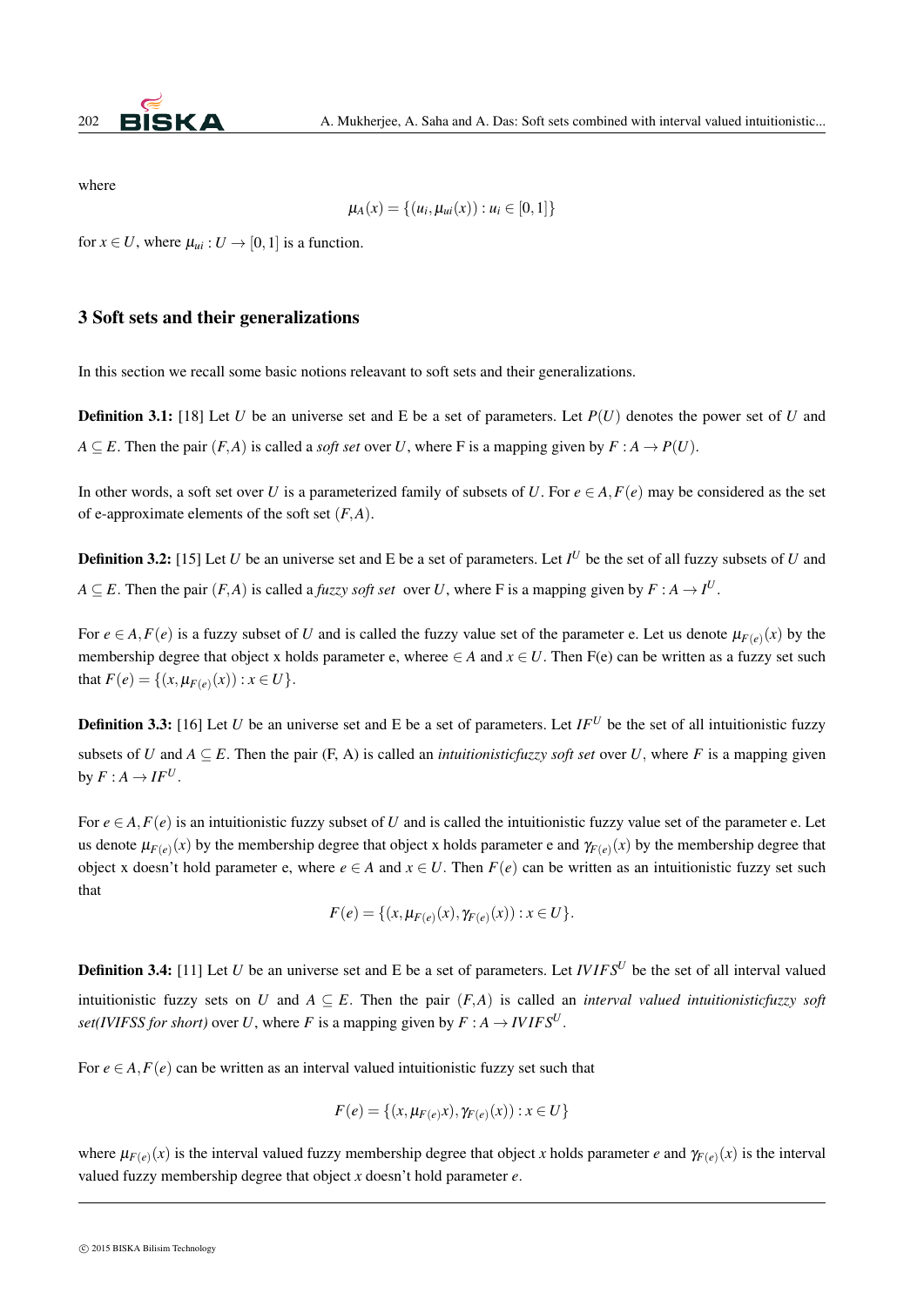#### 4 Rough set, soft rough set, rough soft set and their generalizations

This section represents a review of the notions of rough sets, soft rough sets, rough soft sets and their generalizations.

The rough set theory provides a systematic method for dealing with vague concepts caused by isdiscernability in situation with incomplete information or a lack of knowledge.

**Definition 4.1:** [20] Let *R* be an equivalence relation on the universal set U.Then the pair  $(U,R)$  is called a Pawlak approximation space. An equivalence class of R containing x will be denoted by  $[x]_R$ . Now for  $X \subseteq U$ , the lower and upper approximation of X with respect to  $(U, R)$  are denoted by respectively  $R_*X$  and  $R*X$  and are defined by

$$
R_*X = \{x \in U : [x]_R \subseteq X\},\
$$

$$
R*X = \{x \in U : [x]_R \cap X \neq \varphi\}.
$$

Now if  $R_*X = R * X$ , then X is called definable in  $(U, R)$ ; otherwise X is called a *rough set*.

Feng et al. [9] provided a framework to combine rough sets and soft sets all together, which gives rise to several interesting new concepts such as soft rough sets and rough soft sets.

**Definition 4.2:** [9] Let  $\Theta = (f, A)$  be a soft set over U. The pair  $S = (U, \Theta)$  is called a soft approximation space. Based on S, the operators $\underline{apr}_S$  and  $\overline{a}\overline{p}\overline{r}_S$  are defined as:

$$
\underline{apr}_S(X) = \{ u \in U : \exists a \in A (u \in f(a) \subseteq X) \},
$$
  

$$
\overline{apr}_S(X) = \{ u \in U : \exists a \in A (u \in f(a), f(a) \cap X \neq \varphi) \} \text{ for every } X \subseteq U.
$$

The two sets  $\underline{apr}_S(X)\&\overline{a}\overline{p}\overline{r}_S(X)$  are called the lower and upper soft rough approximations of X in S respectively. If  $apr_s(X) = \overline{apr}_s(X)$ , then *X* is said to be soft definable; otherwise *X* is called a *soft rough set*.

**Definition 4.3:** [9] Let  $(U, R)$  be a Pawlak approximation space and  $\Theta = (f, A)$  be a soft set over *U*. Then the lower and upper rough approximations of  $\Theta \in (U,R)$  are denoted by  $R_*(\Theta)=(F_*,A)$  and  $R^*(\Theta)=(F^*,A)$ , respectively, which are soft sets over U defined by:

$$
F_*(x) = (F(x)) = \{ y \in U : [y]_R \subseteq F(x) \}
$$

and

$$
F^*(x) = \overline{R}(F(x)) = \{ y \in U : [y]_R \cap F(x) \neq \emptyset \}
$$
 for all  $x \in U$ .

The operators  $R_*$  and  $R^*$  are called the lower and upper rough approximation operators on soft sets. If  $R_*(\Theta) = R^*(\Theta)$ , the soft set <sup>Θ</sup> is said to be definable;otherwise <sup>Θ</sup> is called a *roughsoft set*.

Motivated by Dubois andPrade's original idea about rough fuzzy set,Feng et al. [9] introduced lower and upper soft rough approximations of fuzzy sets in a soft approximation space and obtained a new hybrid model called soft rough fuzzy set.

**Definition 4.4:** [9] Let  $\Theta = (f,A)$  be a full soft set over *U* i.e;  $\bigcup_{a \in A} f(a) = U$  and the pair  $S = (U,\Theta)$  be the soft approximation space. Then for a fuzzy set  $\lambda \in I^U$ , the lower and upper soft rough approximations of  $\lambda$  with respect to S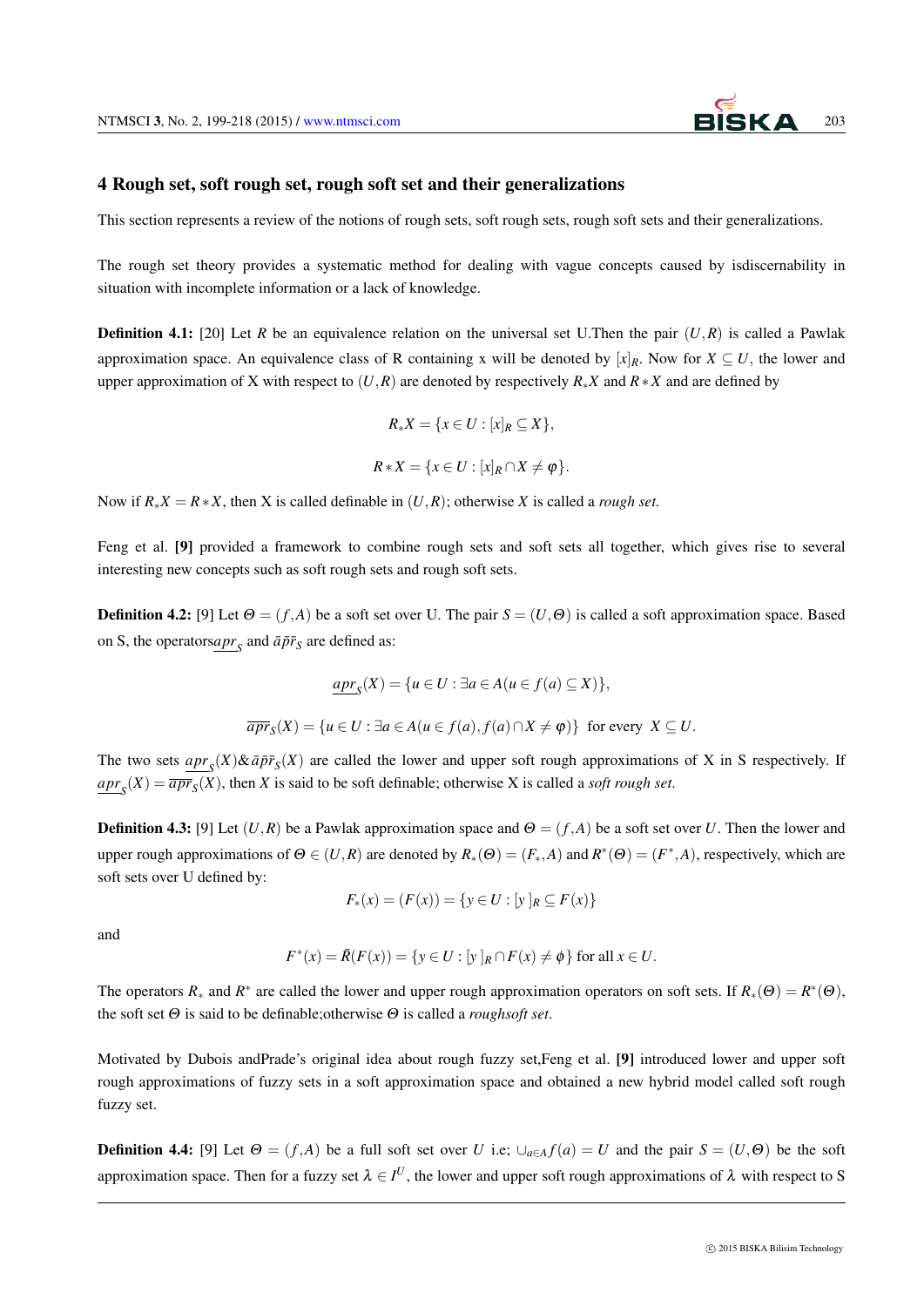are denoted by  $\underline{sup}_S(\lambda)$  and  $\bar{si}\bar{p}_S(\lambda)$  respectively, which are fuzzy sets in *U* given by:

$$
\underline{\sup}_{S}(\lambda) = \{ (x, \underline{\sup}_{S}(\lambda)(x)) : x \in U \},
$$

$$
\overline{\text{sup}}_S(\lambda) = \{ (x, \overline{\text{sup}}_S(\lambda)(x)) : x \in U \},
$$

where

$$
\underline{\sup}_{S}(\lambda)(x) = \wedge \{ \mu_{\lambda}(y) : \exists a \in A(\{x, y\} \subseteq f(a)) \}
$$

and

$$
\overline{\textit{sup}}_S(\lambda)(x) = \vee \{ \mu_\lambda(y) : \exists a \in A(\{x, y\} \subseteq f(a)) \} \text{ for every } x \in U.
$$

The operators $\underline{sup}_S$  and  $\overline{sup}_S$  are called the lower and upper soft rough approximation operators on fuzzy sets. If

$$
\underline{\operatorname{sup}}_{S}(\lambda) = \overline{\operatorname{sup}}_{S}(\lambda),
$$

then  $\lambda$  is said to be fuzzy soft definable; otherwise  $\lambda$  is called a *soft rough fuzzy set*.

Meng et al. [17] introduced the lower and upper soft fuzzy rough approximations of a fuzzy set by granulating the universe of discourse with the help of a fuzzy soft set and obtained a new model called soft fuzzy rough set.

**Definition 4.5:** [17] Let  $\Theta = (f, A)$  be a fuzzy soft set over *U*. Then the pair  $SF = (U, \Theta)$  is called a soft fuzzy approximation space. Then for a fuzzy set  $\lambda \in I^U$ , the lower and upper soft fuzzy rough approximations of  $\lambda$  with respect to SF are denoted by  $\text{Apr}_{\text{SE}}(\lambda)$  and  $\overline{Apr_{\text{SE}}}(\lambda)$  respectively, which are fuzzy sets in U given by:

$$
\underline{\text{Apr}}_{\text{SF}}(\lambda) = \{ (x, \underline{\text{Apr}}_{\text{SF}}(\lambda)(x)) : x \in U \},
$$
\n
$$
\overline{\text{Apr}}_{\text{SF}}(\lambda) = \{ (x, \overline{\text{Apr}}(\lambda)(x)) : x \in U \}
$$

where

$$
\underline{\text{Apr}}_{\text{SF}}(\lambda)(x) = \wedge_{a \in A} ((1 - f(a)(x)) \vee (\wedge_{y \in U} ((1 - f(a)(y)) \vee \mu_{\lambda}(y))))
$$

and

$$
Apr_{SF}(\lambda)(x) = \vee_{a \in A} (f(a)(x) \wedge (\vee_{y \in U} (f(a)(y) \wedge \mu_{\lambda}(y))))
$$
 for every  $x \in U$  and  $\mu_{\lambda}(y)$ 

is the degree of membership of  $y \in U$ .

The operators  $\Delta \text{pr}_{SF}$  and  $\overline{APr}_{SF}$  are called the lower and upper soft fuzzy rough approximation operators on fuzzy sets. If  $\text{Apr}_{\text{SE}}(\lambda) = \text{Apr}_{\text{SF}}(\lambda)$ , then  $\lambda$  is said to be soft fuzzy definable; otherwise  $\lambda$  is called a *soft fuzzy rough set*.

#### 5 Interval valued intuitionistic fuzzy sets of type-2

The concept of interval valued intuitionistic fuzzy sets of type-2 was introduced by Saha and Mukherjee[19],as an extension of the concept of fuzzy sets of type-2.

Definition 5.1: [9] An *intervalvalued intuitionistic fuzzy set of type-2* is defined as an interval valued intuitionistic fuzzy set whose interval valued fuzzy membership degree as well as interval valued fuzzy non-membership degree are both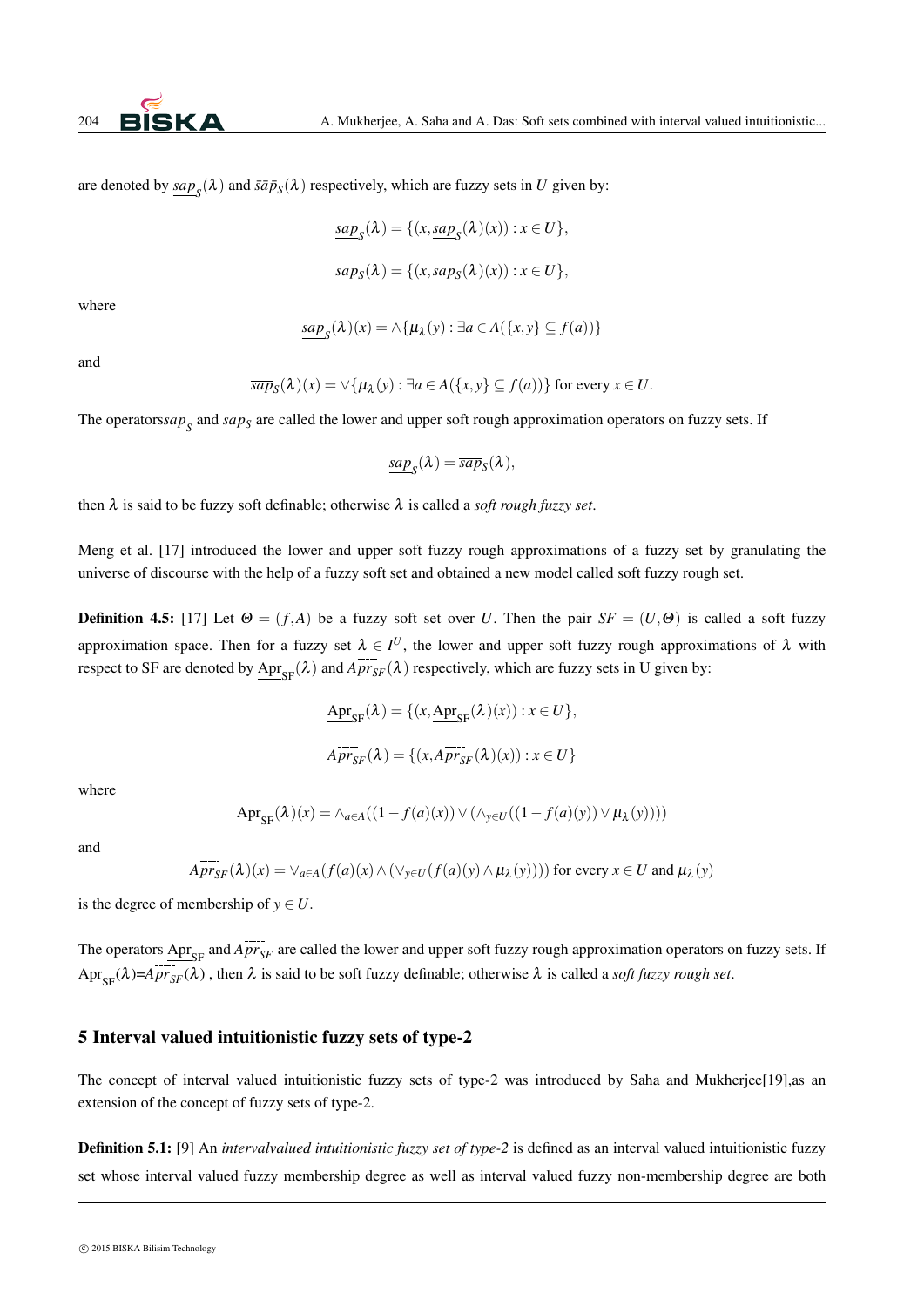interval valued intuitionistic fuzzy set of type-1. Thus, an interval valued intuitionistic fuzzy set of type-2 A on an universe U is an object of the form

$$
A = \{ \langle x, \mu_A(x), \gamma_A(x) \rangle : x \in U \}
$$

where

$$
\mu_A(x) = \{ \langle u_i(x), \mu_{ui}(x), \gamma_{ui}(x) \rangle : i = 1, 2, ..., n \} \text{ and } \gamma_A(x) = \{ \langle v_j(x), \mu_{vj}(x), \gamma_{vj}(x) \rangle : j = 1, 2, ..., m \} \text{ for } x \in U,
$$

where  $u_i(x), v_i(x) \in Int([0,1])$  and  $\mu_{ui}, \gamma_{ui}, \mu_{vi}, \gamma_{ij} : U \to Int([0,1])$  are functions such that  $x \in U$ ,  $0 \leq sup\mu_{ui}(x) + sup\gamma_{ui}(x) \leq 1 \& 0 \leq sup\mu_{vi}(x) + sup\gamma_{vi}(x) \leq 1$  for each i and j.

The set of all interval valued intuitionistic fuzzy sets of type-2 on *U* is denoted by  $IVIFS_2(U)$ .

Definition 5.2: An *interval-valued intuitionistic fuzzy null set of type-2* over an universe *U* is denoted by <sup>Φ</sup>*∗* and is defined by  $\Phi^* = \{ \langle x, \{ \langle u_i(x), [0,0], [1,1] \rangle : i = 1,2,\ldots,n \}, \{ \langle v_i(x), [0,0], [1,1] \rangle : j = 1,2,\ldots,m \} : x \in U \}$ , where for  $x \in U, u_i(x) = [0, 0]$  and  $v_i(x) = [0, 0]$  for each *i* and *j*.

Definition 5.3: An *interval-valued intuitionistic fuzzy universal set of type-2* over an universe *U* is denoted by *U∗* and is defined by  $U^* = \{ \langle x, \{ \langle u_i(x), [1,1], [0,0] \rangle : i = 1,2,\ldots,n \}, \{ \langle v_i(x), [1,1], [0,0] \rangle : j = 1,2,\ldots,m \} \rangle : x \in U \}$ , where for  $x \in U, u_i(x) = [1, 1]$  *andv*  $i_j(x) = [1, 1]$  for each *i* and *j*.

**Definition 5.4:** Let  $\Gamma, \Psi \in IVIFS_2(U)$  be defined by

$$
\Gamma = \{ \langle x, \mu_{\Gamma}(x), \gamma_{\Gamma}(x) \rangle : x \in U \} \text{ and } \Psi = \{ \langle x, \mu_{\Psi}(x), \gamma_{\Psi}(x) \rangle : x \in U \}, \text{ where for } x \in U, \\
\mu_{\Gamma}(x) = \{ \langle u_i(x), \mu_{ui}(x), \gamma_{ui}(x) \rangle : i = 1, 2, ..., n \}, \\
\gamma_{\Gamma}(x) = \{ \langle v_j(x), \mu_{vj}(x), \gamma_{vj}(x) \rangle : j = 1, 2, ..., m \}, \\
\mu_{\Psi}(x) = \{ \langle w_i(x), \mu_{wi}(x), \gamma_{wi}(x) \rangle : i = 1, 2, ..., n \}, \\
\gamma_{\Psi}(x) = \{ \langle t_j(x), \mu_{t_j}(x), \gamma_{t_j}(x) \rangle : j = 1, 2, ..., m \}.
$$

Then  $\Gamma$  is called a *restricted subset* of  $\Psi$ , denoted by  $\Gamma \subset \gamma \Psi$ , if for all  $x \in U$ , in  $fu_i(x) \leq inf_{i}v_i(x)$ ,  $sup_{i}(x) \leq sup_{i}(x)$ ,  $\inf v_j(x) \le \inf f_j(x)$ ,  $sup v_j(x) \le \sup f_j(x)$ ,  $\inf \mu_{ui}(x) \le \inf \mu_{wi}(x)$ ,  $sup \mu_{ui}(x) \le \sup \mu_{wi}(x)$ ,  $\inf \gamma_{ui}(x) \ge \inf \gamma_{wi}(x)$ ,  $sup\gamma_{ui}(x) \geq sup\gamma_{wi}(x)$ ,  $inf\mu_{vj}(x) \leq inf\mu_{tj}(x)$ ,  $sup\mu_{vj}(x) \leq sup\mu_{tj}(x)$ ,  $inf\gamma_{vj}(x) \geq inf\gamma_{tj}(x)$ ,  $sup\gamma_{vj}(x) \geq sup\gamma_{tj}(x)$ .

**Definition 5.5:** Let  $\Gamma$ ,  $\Psi \in \text{IVIFS}_2(U)$  be defined by

$$
\Gamma = \{ \langle x, \mu_{\Gamma}(x), \gamma_{\Gamma}(x) \rangle : x \in U \} \text{ and } \Psi = \{ \langle x, \mu_{\Psi}(x), \gamma_{\Psi}(x) \rangle : x \in U \}, \text{ where for } x \in U,
$$
  

$$
\mu_{\Gamma}(x) = \{ \langle u_i(x), \mu_{ui}(x), \gamma_{ui}(x) \rangle : i = 1, 2, ..., n \},
$$
  

$$
\gamma_{\Gamma}(x) = \{ \langle v_j(x), \mu_{vj}(x), \gamma_{vj}(x) \rangle : j = 1, 2, ..., m \},
$$
  

$$
\mu_{\Psi}(x) = \{ \langle w_i(x), \mu_{wi}(x), \gamma_{wi}(x) \rangle : i = 1, 2, ..., n \},
$$
  

$$
\gamma_{\Psi}(x) = \{ \langle t_j(x), \mu_{tj}(x), \gamma_{tj}(x) \rangle : j = 1, 2, ..., m \}.
$$

Then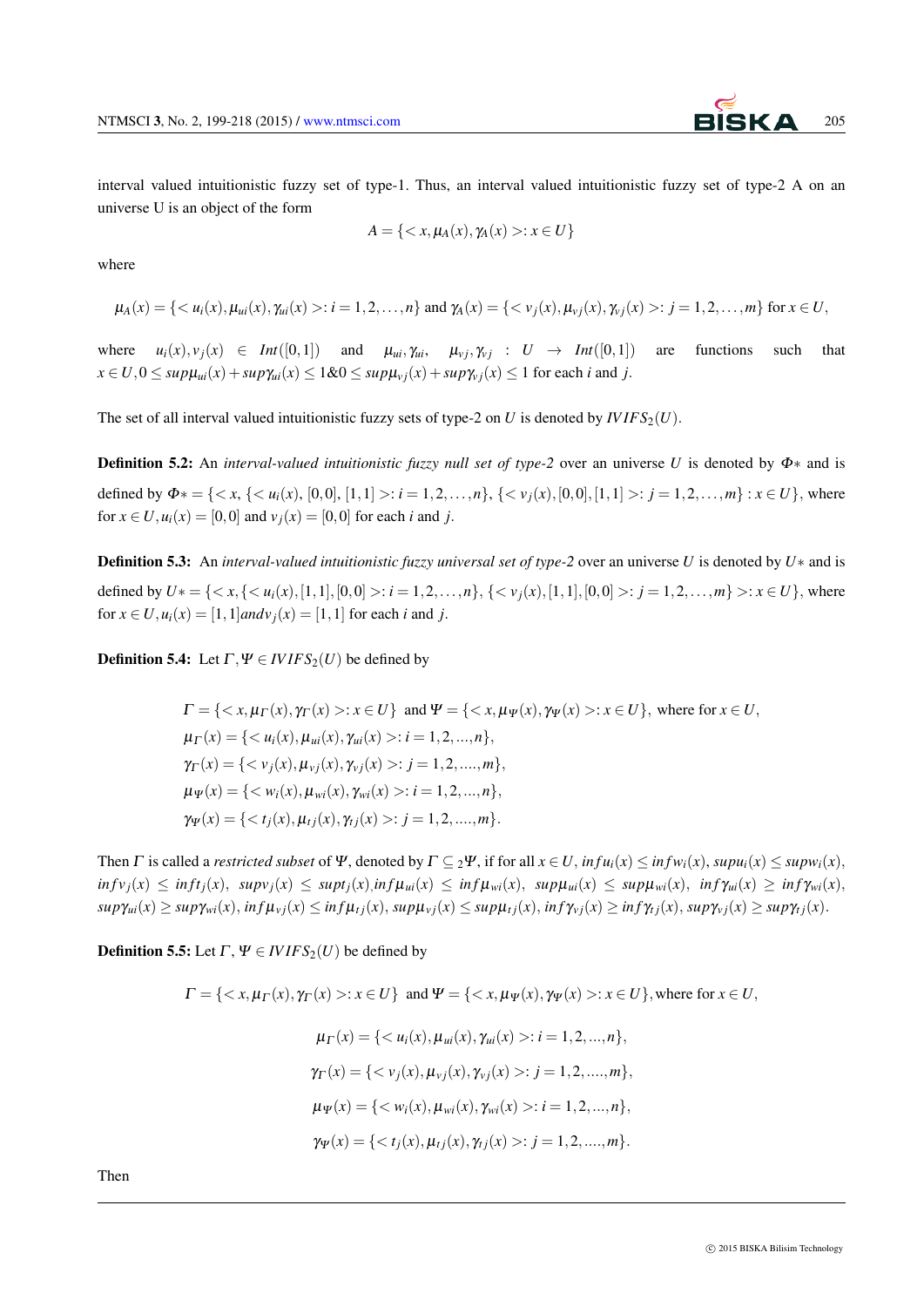

- Their restricted union is denoted by  $\Gamma \cup_{2} \Psi$  and is defined by  $\Gamma \cup_{2} \Psi = \{ \langle x, \{ \langle u_i(x) \cup w_i(x), \mu_{ui}(x) \cup \mu_{wi}(x), \chi_{ui}(x) \rangle \} \rangle$  $\gamma_{ui}(x) \cap \gamma_{wi}(x) >: i = 1, 2, ..., n\}, \{<\nu_j(x) \cup t_j(x), \mu_{\nu_j}(x) \cup \mu_{t_j}(x), \gamma_{\nu_j}(x) \cap \gamma_{t_j}(x) >: j = 1, 2, ..., m\} >: x \in U\}.$
- Their restricted intersection is denoted by  $\Gamma \cap_2 \Psi$  and is defined by  $\Gamma \cap_2 \Psi = \{ \langle x, \{ \langle u_i(x) \cap w_i(x), \mu_{ui}(x) \cap \mu_{wi}(x), \chi_{vu}(x) \rangle \} \rangle$  $\gamma_{ui}(x) \cup \gamma_{wi}(x) >: i = 1, 2, ..., n\}, \{<\nu_j(x) \cap t_j(x), \mu_{\nu_j}(x) \cap \mu_{t_j}(x), \gamma_{\nu_j}(x) \cup \gamma_{t_j}(x) >: j = 1, 2, ..., m\} >: x \in U\}.$

Clearly for  $\Gamma, \Psi \in IVIFS_2(U)$ , we have  $\Gamma \cup_2 \Psi, \Gamma \cap_2 \Psi \in IVIFS_2(U)$ .

**Theorem 5.6:** Let  $\Gamma$ ,  $\Psi$ ,  $\Omega \in IVIFS_2(U)$ . Then

1.  $\Gamma \cup_2 \Phi^* = \Phi^* \cup_2 \Gamma = \Gamma$ .  $2. \Gamma \cap 2\Phi \ast = \Phi \ast \cap 2\Gamma = \Phi \ast 2$ 3.  $\Gamma \cup_2 U^* = U^* \cup_2 \Gamma = U^*$ . 4.  $\Gamma \cap 2U^* = U^* \cap 2\Gamma = \Gamma$ . 5.  $\Gamma \cup \gamma \Psi = \Psi \cup \gamma \Gamma$ . 6.  $\Gamma \cap_2 \Psi = \Psi \cap_2 \Gamma$ .  $7. \Gamma \cap_2(\Psi \cap_2 \Omega) = (\Psi \cap_2 \Gamma) \cap_2 \Omega$ . 8.  $\Gamma \cup_2(\Psi \cup_2 \Omega) = \Psi \cup_2(\Gamma \cup_2 \Omega)$ .  $9. \Gamma \cap_2(\Psi \cup_2 \Omega) = (\Psi \cap_2 \Gamma) \cup_2(\Gamma \cap_2 \Omega).$  $10. \Gamma \cup_2(\Psi \cap_2 \Omega) = (\Psi \cup_2 \Gamma) \cap_2(\Gamma \cup_2 \Omega).$ 

Proof:-Straight forward.

# 6 Interval valued intuitionistic fuzzy soft sets of type-2

In this section we present the theory of interval valued intuitionistic fuzzy sets of type-2. We also discuss some operations and properties of the interval valued intuitionistic fuzzy sets of type-2.

**Definition 6.1:** Let U be an universe set and E be a set of parameters. Let  $IVIFS_2(U)$  be the set of all interval valued intuitionistic fuzzy sets of type-2 over *U* and  $A \subseteq E$ . Then the pair  $(f, A)$  is called an *interval valuedintuitionisticfuzzy soft set* of type-2 over *U*, where *f* is a mapping given by  $f : A \rightarrow IVIFS_2(U)$ .

**Definition 6.2:** Let U be an universe set and E be a set of parameters. Let  $IVIFS_2(U)$  be the set of all interval valued intuitionistic fuzzy sets of type-2 over *U* and  $A \subseteq E$ . Then the pair  $(f, A)$  is called an *interval valuedintuitionisticfuzzy* empty soft set of type-2 over U, denoted by  $\Phi_{soft}$  where  $f : A \to IVIFS_2(U)$  is defined by  $f(a) = \Phi^*$  for each  $a \in A$ .

**Definition 6.3:** Let *U* be an universe set and *E* be a set of parameters. Let  $IVIFS_2(U)$  be the set of all interval valued intuitionistic fuzzy sets of type-2 over *U* and  $A \subseteq E$ . Then the pair  $(f, A)$  is called an *interval valuedintuitionisticfuzzy* universal soft set of type-2 over U, denoted by  $U_{soft}$  where  $f : A \to IVIFS_2(U)$  is defined by  $f(a) = U*$  for each  $a \in A$ .

**Definition 6.4:** Let *U* be an initial universe and *E* be a set of parameters. Let  $(f, A)$ *,*  $(g, B)$  be two *interval valuedintuitionisticfuzzy soft sets* of type-2 over *U*, where  $f : A \rightarrow IVIFS_2(U)$  is defined by  $f(a) = \{ \langle x, \mu_{f(a)}(x), \gamma_{f(a)}(x) \rangle : x \in U \},$  where  $\mu_{f(a)}(x) = \{ \langle u_i(a)(x), \mu_{ui(a)}(x), \gamma_{ui(a)}(x) \rangle : i = 1, 2, \ldots, n \},$  $\gamma_{f(a)}(x) = \{ \langle v_j(a)(x), \mu_{vj(a)}(x), \gamma_{vj(a)}(x) \rangle : j = 1, 2, \ldots, m \}$  for  $x \in U$  and  $g : B \to IVIFS_2(U)$  is defined by  $g(b) = \{ \langle x, \mu_{g(b)}(x), \gamma_{g(b)}(x) \rangle : x \in U \},$  where  $\mu_{g(b)}(x) = \{ \langle w_i(b)(x), \mu_{wi(b)}(x), \gamma_{wi(b)}(x) \rangle : i = 1, 2, ..., n \},$  $\gamma_{g(b)}(x) = \{ \langle t_j(b)(x), \mu_{t_j(b)}(x), \gamma_{t_j(b)}(x) \rangle : j = 1, 2, \dots, m \}$  for  $x \in U$ . Then,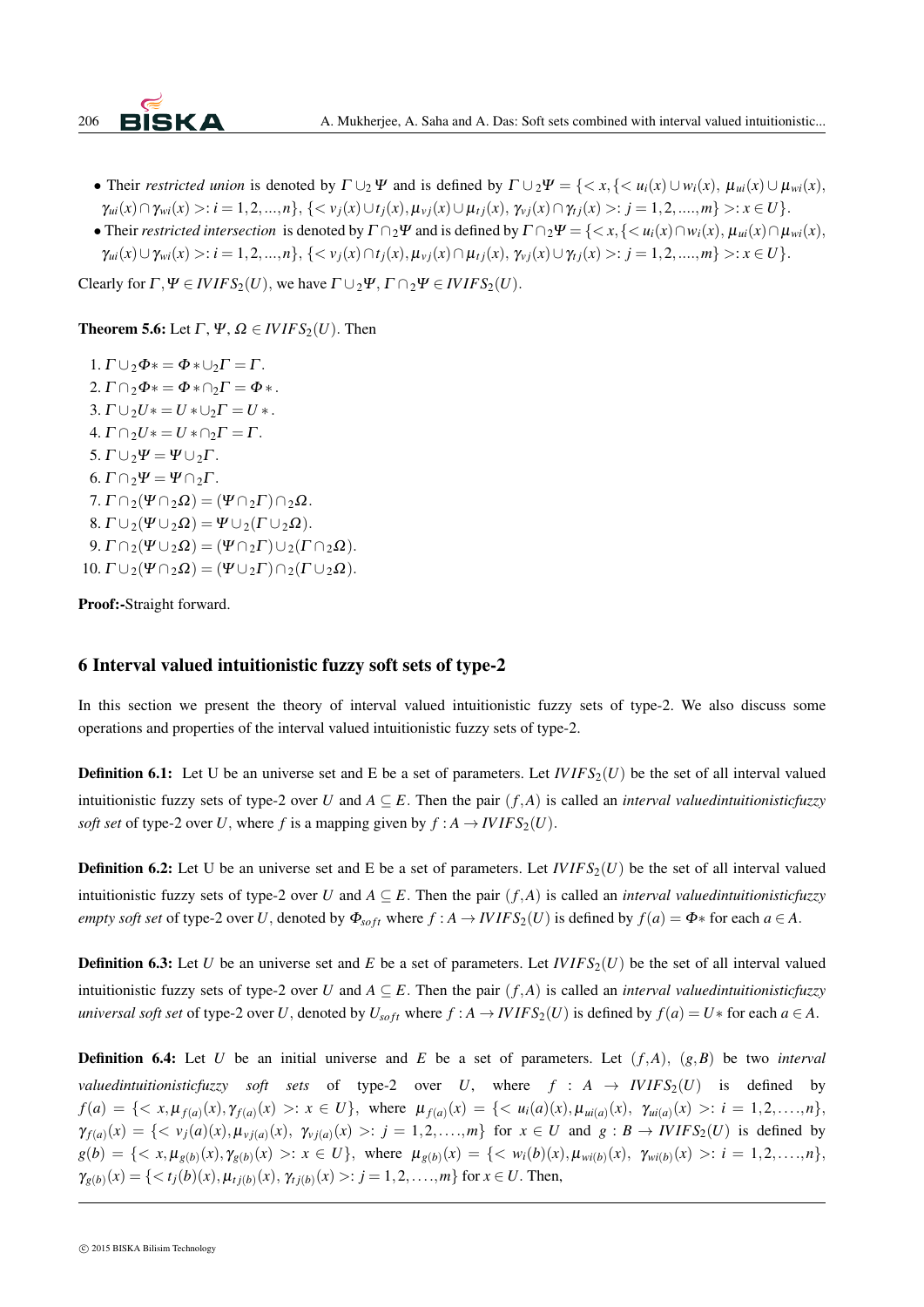1. Their *union*, denoted by  $(f, A) ∪ \% (g, B) (= (h, C), say)$ , is an interval valued intuitionistic fuzzy soft set of type-2 over *U*, where  $C = A \cup B$  and for  $c \in C$ ,  $h : C \rightarrow I V I F S_2(U)$  is defined by

$$
h(c) = \{ \langle x, \mu_{h(c)}(x), \gamma_{h(c)}(x) \rangle : x \in U \}, \text{ where}
$$
  
\n
$$
\mu_{h(c)}(x) = \mu_{f(c)}(x), \text{ if } c \in A - B
$$
  
\n
$$
= \mu_{g(c)}(x), \text{ if } c \in B - A
$$
  
\n
$$
= \{ \langle u_i(c)(x) \cup w_i(c)(x), \mu_{ui(c)}(x) \cup \mu_{wi(c)}(x), \gamma_{ui(c)}(x) \cap \gamma_{wi(c)}(x) \rangle : i = 1, 2, ..., n \} \text{ if } c \in A \cap B
$$

and

$$
\gamma_{h(c)}(x)) = \gamma_{f(c)}(x), \text{ if } c \in A - B
$$
  
=  $\gamma_{g(c)}(x), \text{ if } c \in B - A$   
= { $\langle v_j(c)(x) \cup t_j(c)(x), \mu_{v_j(c)}(x) \cup \mu_{t_j(c)}(x), \gamma_{v_j(c)}(x) \cap \gamma_{t_j(c)}(x) >: j = 1, 2, ..., m \}$  if  $c \in A \cap B$ .

2. Their *intersection*, denoted by  $(f, A) \cap \%(g, B) (= (h, C), say)$ , is an interval valued intuitionistic fuzzy soft set of type-2 over *U*, where  $C = A \cup B$  and for  $c \in C$ ,  $h : C \rightarrow IVIFS_2(U)$  is defined by

$$
h(c) = \{ \langle x, \mu_{h(c)}(x), \gamma_{h(c)}(x) \rangle : x \in U \}, \text{ where}
$$
  
\n
$$
\mu_{h(c)}(x) = \mu_{f(c)}(x), \text{ if } c \in A - B
$$
  
\n
$$
= \mu_{g(c)}(x), \text{ if } c \in B - A
$$
  
\n
$$
= \{ \langle u_i(c)(x) \cap w_i(c)(x), \mu_{ui(c)}(x) \cap \mu_{wi(c)}(x), \gamma_{ui(c)}(x) \cup \gamma_{wi(c)}(x) \rangle : i = 1, 2, ..., n \} \text{ if } c \in A \cap B
$$

and

$$
\gamma_{h(c)}(x)) = \gamma_{f(c)}(x), \text{ if } c \in A - B
$$
  
=  $\gamma_{g(c)}(x), \text{ if } c \in B - A$   
= { $v_j(c)(x) \cap t_j(c)(x), \mu_{v_j(c)}(x) \cap \mu_{t_j(c)}(x), \gamma_{v_j(c)}(x) \cup \gamma_{t_j(c)}(x) >: j = 1, 2, ..., m$ } if  $c \in A \cap B$ .

**Theorem 6.5:** Let *U* be an universe set and  $(f, A)$ ,  $(g, B)$ ,  $(h, C)$  be three *interval valuedintuitionisticfuzzysoft sets* of type-2 over *U.* Then

1.  $(f, A) ∪ \% (f, A) = (f, A)$ . 2.  $(f, A) \cap \% (f, A) = (f, A).$ 3.  $(f, A) \cup \% \Phi_{soft} = (f, A) = \Phi_{soft} \cup \% (f, A)$ , if the set of parameters for  $\Phi_{soft}$  is *A*. 4.  $(f, A) \cap \% \Phi_{soft} = \Phi_{soft} \cap \% (f, A)$ , if the set of parameters for  $\Phi_{soft}$  is *A*. 5.  $(f, A) \cup \mathcal{W}U_{soft} = U_{soft} \cup \mathcal{W}(f, A)$ , if the set of parameters for  $U_{soft}$  is *A*. 6.  $(f,A) \cap \% U_{soft} = (f,A) = U_{soft} \cap \% (f,A)$ , if the set of parameters for  $U_{soft}$  is A.  $7.$   $(f, A) \cup \%$   $(g, B) = (g, B) \cup \%$   $(f, A)$ . 8.  $(f, A) \cap \%$   $(g, B) = (g, B) \cap \%$   $(f, A)$ . 9.  $(f, A) \cap \% ((g, B) \cap \% (h, C)) = ((f, A) \cap \% (g, B)) \cap \% (h, C)$ . 10.  $(f, A) \cup \%((g, B) \cup \%((h, C)) = ((f, A) \cup \%((g, B)) \cup \%((h, C))$ . 11.  $(f,A) \cap \%((g,B) \cup \%(h,C)) = ((f,A) \cap \%(g,B)) \cup \%((f,A) \cap \%(h,C)).$ 12.  $(12)(f,A) \cup \mathcal{K}((g,B) \cap \mathcal{K}(h,C)) = ((f,A) \cup \mathcal{K}(g,B)) \cap \mathcal{K}((f,A) \cup \mathcal{K}(h,C)).$ 

**Proof:**(1)-(8) are straight forward.(9) Let  $f : A \rightarrow I V I F S_2(U)$  be defined by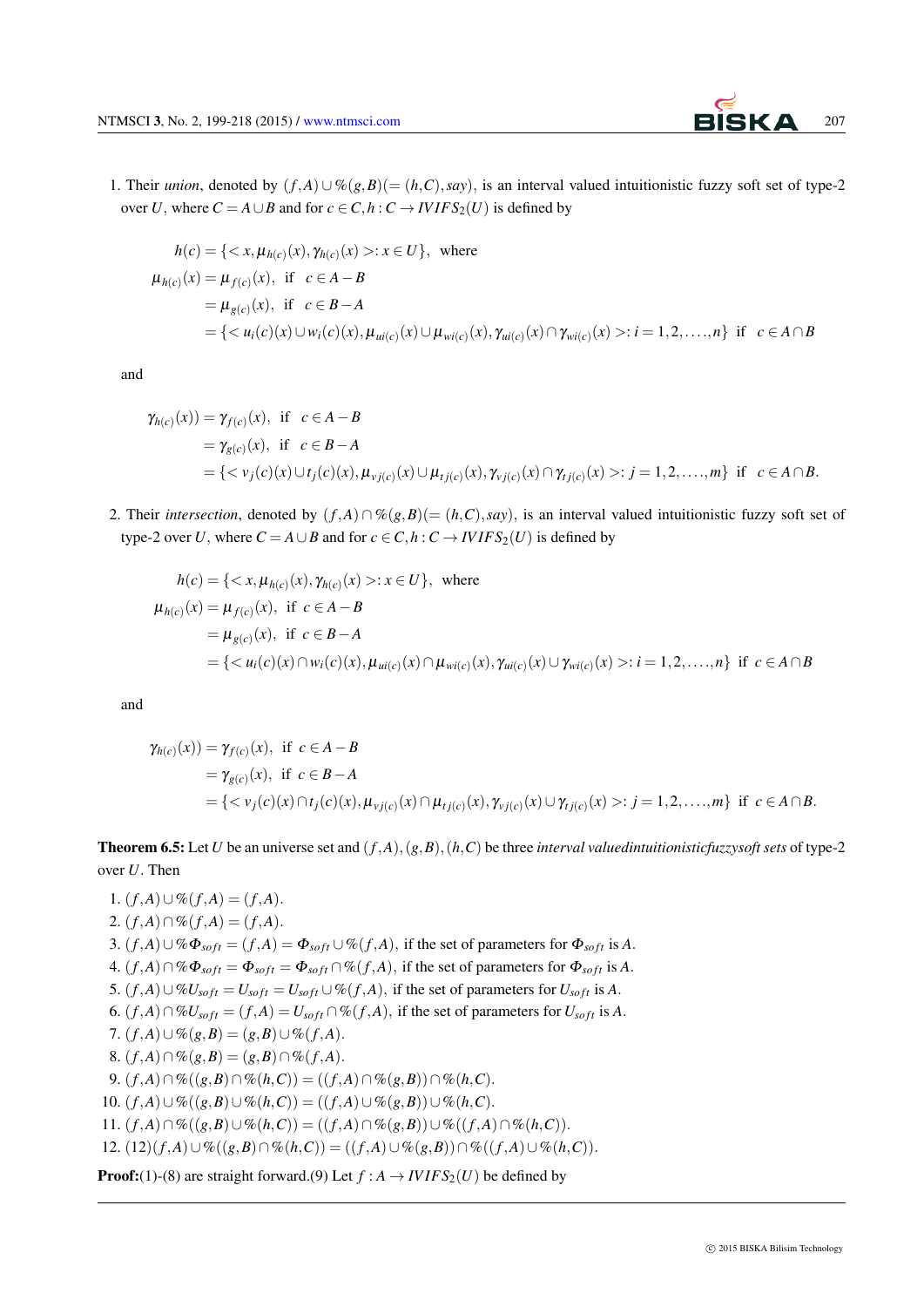

$$
f(a) = \{ \langle x, \mu_{f(a)}(x), \gamma_{f(a)}(x) \rangle : x \in U \}, \text{ where for } a \in A,
$$
  
\n
$$
\mu_{f(a)}(x) = \{ \langle y_i(a)(x), \mu_{yi(a)}(x), \gamma_{yi(a)}(x) \rangle : y_i(a)(x) \in Int([0,1]), i = 1,2,\dots,n \},
$$
  
\n
$$
\gamma_{f(a)}(x) = \{ \langle z_j(a)(x), \mu_{zj(a)}(x), \gamma_{zj(a)}(x) \rangle : z_j(a)(x) \in Int([0,1]), j = 1,2,\dots,m \} \text{ for } x \in U,
$$

Let  $g : B \to I V I F S_2(U)$  be defined by

$$
g(b) = \{ \langle x, \mu_{g(b)}(x), \gamma_{g(b)}(x) \rangle : x \in U \}, \text{ where for } b \in B,
$$
  
\n
$$
\mu_{g(b)}(x) = \{ \langle u_i(b)(x), \mu_{ui(b)}(x), \gamma_{ui(b)}(x) \rangle : u_i(b)(x) \in Int([0,1]), i = 1,2,\dots,n \},
$$
  
\n
$$
\gamma_{g(b)}(x) = \{ \langle v_j(b)(x), \mu_{vj(b)}(x), \gamma_{vj(b)}(x) \rangle : v_j(b)(x) \in Int([0,1]), j = 1,2,\dots,m \} \text{ for } x \in U,
$$

Let  $h: C \to IVIFS_2(U)$  be defined by

$$
h(c) = \{ \langle x, \mu_{h(c)}(x), \gamma_{h(c)}(x) \rangle : x \in U \}, \text{ where for } c \in C,
$$
  
\n
$$
\mu_{h(c)}(x) = \{ \langle w_i(c)(x), \mu_{wi(c)}(x), \gamma_{wi(c)}(x) \rangle : w_i(c)(x) \in Int([0,1]), i = 1, 2, ..., n \},
$$
  
\n
$$
\gamma_{h(c)}(x) = \{ \langle t_j(c)(x), \mu_{t_j(c)}(x), \gamma_{t_j(c)}(x) \rangle : t_j(c)(x) \in Int([0,1]), j = 1, 2, ..., m \} \text{ for } x \in U.
$$

Let  $(g, B) ∩ \% (h, C) = (s, D)$  and  $D = B ∪ C$ . Then for  $d ∈ D$ , we have,

$$
\mu_{s(d)}(x) = \mu_{g(d)}(x), \text{ if } d \in B - C,
$$
  
=  $\mu_{h(d)}(x), \text{ if } d \in C - B,$   
= { $\langle u_i(d)(x) \cap w_i(d)(x), \mu_{ui(d)}(x) \cap \mu_{wi(d)}(x), \gamma_{ui(d)}(x) \cup \gamma_{wi(d)}(x) \rangle : i = 1, 2, ..., n \} \text{ if } d \in B \cap C.$ 

and

$$
\gamma_{s(d)}(x)) = \gamma_{g(d)}(x), \text{ if } d \in B - C,
$$
  
=  $\gamma_{h(d)}(x), \text{ if } d \in C - B,$   
= { $v_j(d)(x) \cap t_j(d)(x), \mu_{vj(d)}(x) \cap \mu_{t_j(d)}(x), \gamma_{vj(d)}(x) \cup \gamma_{t_j(d)}(x) >: j = 1, 2, ..., m$ } if  $d \in B \cap C$ .

Now  $(f,A) \cap \%((g,B) \cap \%((h,C)) = (f,A) \cap \%((s,D)) = (e,P)$ , say, where  $P = A \cup D$ . Then for  $p \in P$  we have,

$$
\mu_{e(p)}(x) = \mu_{g(p)}(x), if p \in B - C - A,
$$
  
\n
$$
= \mu_{h(p)}(x), if p \in C - B - A,
$$
  
\n
$$
= \mu_{f(p)}(x), if p \in A - B - C,
$$
  
\n
$$
= \{ : i = 1, 2, ..., n \} \text{ if } p \in (B \cap C) - A,
$$
  
\n
$$
= \{ : i = 1, 2, ..., n \} \text{ if } p \in (A \cap B) - C,
$$
  
\n
$$
= \{ : i = 1, 2, ..., n \} \text{ if } p \in (A \cap C) - B,
$$
  
\n
$$
= \{ : i = 1, 2, ..., n \} \text{ if } p \in A \cap B \cap C.
$$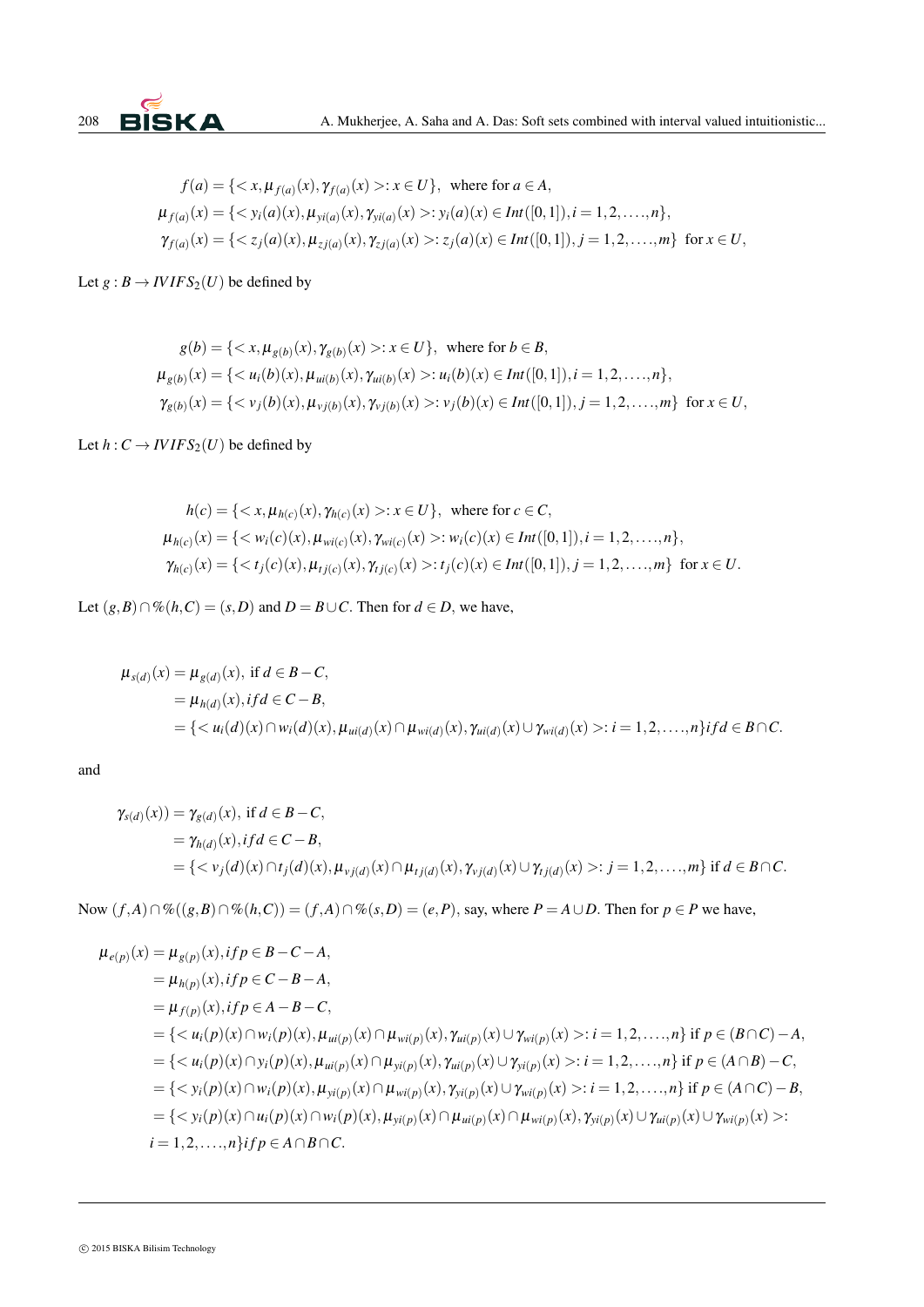

and

$$
\gamma_{e(p)}(x) = \gamma_{g(p)}(x), \text{ if } p \in B - C - A,\n= \gamma_{h(p)}(x), \text{ if } p \in C - B - A,\n= \gamma_{f(p)}(x), \text{ if } p \in A - B - C,\n= \{< v_j(p)(x) \cap t_j(p)(x), \mu_{vj(p)}(x) \cap \mu_{tj(p)}(x), \gamma_{vj(p)}(x) \cup \gamma_{tj(p)}(x) >: j = 1, 2, ..., m\} \text{ if } p \in (B \cap C) - A,\n= \{< v_j(p)(x) \cap z_j(p)(x), \mu_{vj(p)}(x) \cap \mu_{zj(p)}(x), \gamma_{vj(p)}(x) \cup \gamma_{zj(p)}(x) >: j = 1, 2, ..., m\} \text{ if } p \in (A \cap B) - C,\n= \{< z_j(p)(x) \cap t_j(p)(x), \mu_{zj(p)}(x) \cap \mu_{tj(p)}(x), \gamma_{zj(p)}(x) \cup \gamma_{tj(p)}(x) >: j = 1, 2, ..., m\} \text{ if } p \in (A \cap C) - B,\n= \{< z_j(p)(x) \cap v_j(p)(x) \cap t_j(p)(x), \mu_{zj(p)}(x) \cap \mu_{vj(p)}(x) \cap \mu_{tj(p)}(x), \gamma_{zj(p)}(x) \cup \gamma_{vj(p)}(x) \cup \gamma_{tj(p)}(x) >: \n j = 1, 2, ..., m\} \text{ if } p \in A \cap B \cap C.
$$

Let  $(f, A) ∩ \% (g, B) = (l, Q)$  and  $Q = A ∪ B$ *.* Then for  $q ∈ Q$ *,* we have,

$$
\mu_{l(q)}(x) = \mu_{f(q)}(x), \text{ if } q \in A - B,\n= \mu_{g(q)}(x), \text{ if } q \in B - A,\n= \{ \langle y_i(q)(x) \cap u_i(q)(x), \mu_{ui(q)}(x) \cap \mu_{ui(q)}(x), \gamma_{yi(q)}(x) \cup \gamma_{ui(q)}(x) \rangle : i = 1, 2, ..., n \} \text{ if } q \in A \cap B,
$$

and

$$
\gamma_{l(q)}(x) = \gamma_{f(q)}(x), \text{ if } q \in A - B,
$$
  
=  $\gamma_{g(q)}(x), \text{ if } q \in B - A,$   
= { $z_j(q)(x) \cap v_j(q)(x), \mu_{z_j(q)}(x) \cap \mu_{v_j(q)}(x), \gamma_{z_j(q)}(x) \cup \gamma_{v_j(q)}(x) >: j = 1, 2, ..., m$ } if  $q \in A \cap B$ .

Now  $((f,A)\cap\mathcal{K}(g,B))\cap\mathcal{K}(h,C)=(l,Q)\cap\mathcal{K}(h,C)=(k,R)$ , say, where  $R=Q\cup C$ . Then for  $r\in R$  we have,

$$
\mu_{k(r)}(x) = \mu_{g(r)}(x), \text{ if } r \in B - C - A,
$$
  
\n
$$
= \mu_{f(r)}(x), \text{ if } r \in C - B - A,
$$
  
\n
$$
= \mu_{f(r)}(x), \text{ if } r \in A - B - C,
$$
  
\n
$$
= \{ : i = 1, 2, ..., n \} \text{ if } r \in (B \cap C) - A,
$$
  
\n
$$
= \{ : i = 1, 2, ..., n \} \text{ if } r \in (A \cap B) - C,
$$
  
\n
$$
= \{ : i = 1, 2, ..., n \} \text{ if } r \in (A \cap C) - B,
$$
  
\n
$$
= \{ : i = 1, 2, ..., n \} \text{ if } r \in A \cap B \cap C,
$$

and

$$
\gamma_{k(r)}(x) = \gamma_{g(r)}(x), \text{ if } r \in B - C - A,
$$
  
\n
$$
= \gamma_{h(r)}(x), \text{ if } r \in C - B - A,
$$
  
\n
$$
= \gamma_{f(r)}(x), \text{ if } r \in A - B - C,
$$
  
\n
$$
= \{ \langle v_j(r)(x) \cap t_j(r)(x), \mu_{v_j(r)}(x) \cap \mu_{t_j(r)}(x), \gamma_{v_j(r)}(x) \cup \gamma_{t_j(r)}(x) \rangle : j = 1, 2, ..., m \} \text{ if } r \in (B \cap C) - A,
$$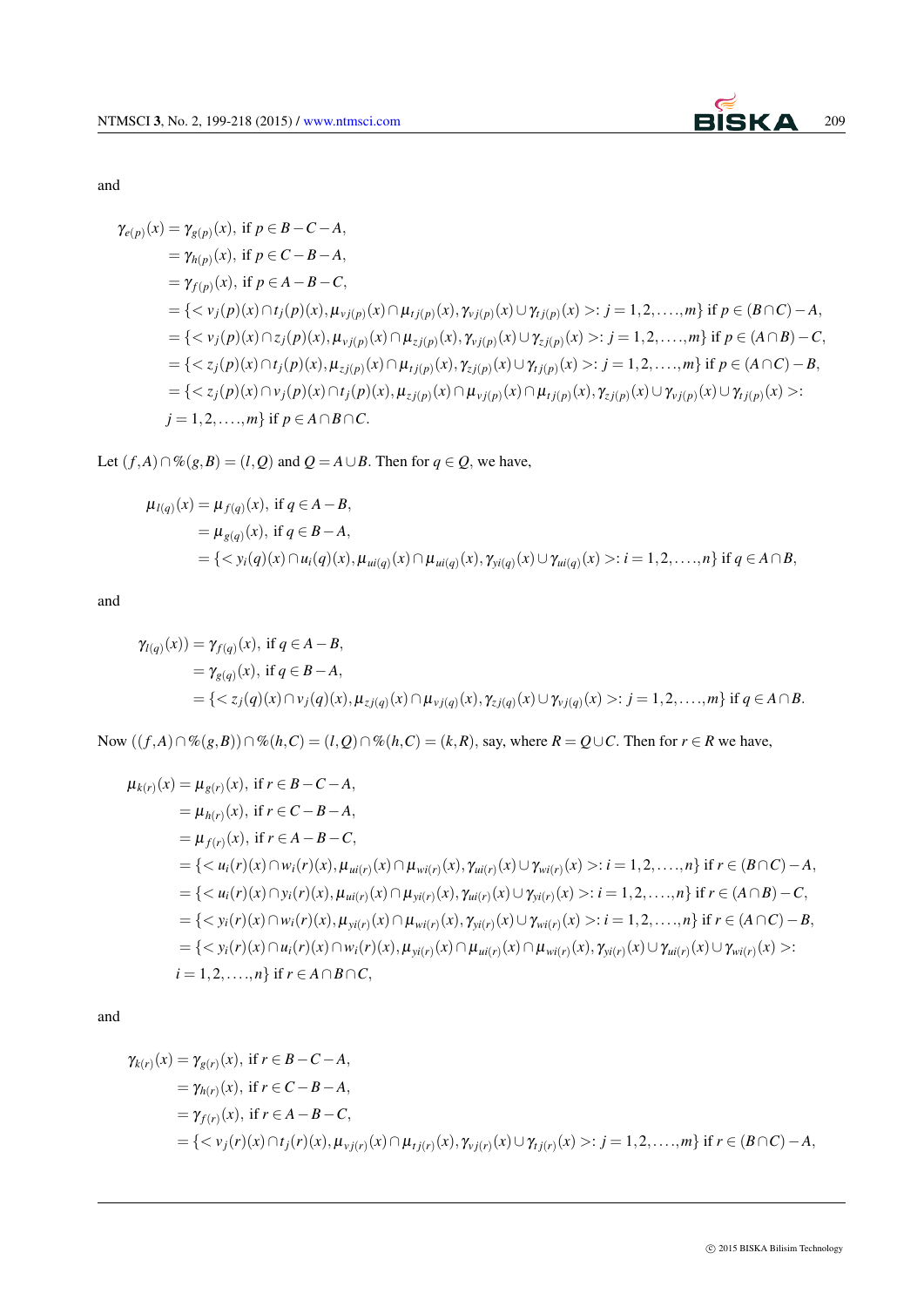

$$
= \{ \langle v_j(r)(x) \cap z_j(r)(x), \mu_{vj(r)}(x) \cap \mu_{zj(r)}(x), \gamma_{vj(r)}(x) \cup \gamma_{zj(r)}(x) \rangle : j = 1, 2, ..., m \} \text{ if } r \in (A \cap B) - C,
$$
  
\n
$$
= \{ \langle z_j(r)(x) \cap t_j(r)(x), \mu_{zj(r)}(x) \cap \mu_{tj(r)}(x), \gamma_{zj(r)}(x) \cup \gamma_{tj(r)}(x) \rangle : j = 1, 2, ..., m \} \text{ if } r \in (A \cap C) - B,
$$
  
\n
$$
= \{ \langle z_j(r)(x) \cap v_j(r)(x) \cap t_j(r)(x), \mu_{zj(r)}(x) \cap \mu_{vj(r)}(x) \cap \mu_{tj(r)}(x), \gamma_{zj(r)}(x) \cup \gamma_{vj(r)}(x) \cup \gamma_{tj(r)}(x) \rangle : j = 1, 2, ..., m \} \text{ if } r \in A \cap B \cap C.
$$

Consequently, we get  $(f,A) \cap \%((g,B) \cap \%((h,C)) = ((f,A) \cap \%((g,B)) \cap \%((h,C))$ .

(10)-(12) can be proved similarly.

## 7 Soft rough interval valued intuitionistic fuzzy sets of type-2

In this section we shall consider the lower and upper soft rough approximations of an interval valued intuitionistic fuzzy set of type-2 in a soft approximation space and obtain a new hybrid model called soft rough interval valued intuitionistic fuzzy set of type-2.

Definition 7.1: Let us consider an *intervalvalued intuitionistic fuzzy set of type-2*<sup>Γ</sup> defined by  $\Gamma = \{ \langle x, \mu_{\Gamma}(x), \gamma_{\Gamma}(x) \rangle : x \in U \}$  where for  $x \in U$ ,  $\mu_{\Gamma}(x) = \{ \langle u_i(x), \mu_{ui}(x), \gamma_{ui}(x) \rangle : i = 1, 2, ..., n \}$  and  $\gamma_{\Gamma}(x) = \{ \langle v_i(x), \mu_{\nu}(x), \gamma_{\nu}(x) \rangle : j = 1, 2, ..., m \}$  where  $u_i(x), v_i(x) \in Int([0, 1])$  and  $\mu_{ui}, \gamma_{ui}, \mu_{\nu}$ ;  $\gamma_{\nu} : U \to Int([0, 1])$ are functions such that for  $x \in U$ ,  $0 \leq supp\mu_{ui}(x) + sup\gamma_{ui}(x) \leq 1$  and  $0 \leq supp\mu_{vj}(x) + sup\gamma_{vj}(x) \leq 1$  for each i, j.

Now let  $\Theta = (f, A)$  be a full soft set over *U* i.e;  $\bigcup_{a \in A} f(a) = U$  and  $S = (U, \Theta)$  be the soft approximation space. Then the lower and upper soft rough approximations of  $\Gamma$  with respect to *S* are denoted by  $\downarrow$  2*sap<sub>S</sub>*( $\Gamma$ ) and  $\uparrow$  2*sap<sub>S</sub>*( $\Gamma$ ) respectively, which are interval valued intuitionistic fuzzy sets of type-2 in *U* given by:

 $\downarrow$  2sap<sub>S</sub>( $\Gamma$ ) = {< x, {< u<sub>i</sub>(x), [ $\wedge$ {inf $\mu_{ui}(y)$  :  $\exists a \in A(\{x,y\} \subseteq f(a))\}, \wedge$ {sup $\mu_{ui}(y)$  :  $\exists a \in A(\{x,y\} \subseteq f(a))\},$  $[\forall \{inf \gamma_{ui}(y) : \exists a \in A(\{x,y\} \subseteq f(a))\}, \forall \{sup \gamma_{ui}(y) : \exists a \in A(\{x,y\} \subseteq f(a))\}] >: i = 1,2,\ldots,n\}, \{<\nu_j(x),<\nu_k(x)\}$  $[\wedge \{inf\mu_{\nu_i}(y) : \exists a \in A(\{x,y\} \subseteq f(a))\}, \wedge \{sup\mu_{\nu_i}(y) : \exists a \in A(\{x,y\} \subseteq f(a))\}], [\vee \{inf\gamma_{\nu_i}(y) : \exists a \in A(\{x,y\} \subseteq f(a))\},$ *∨{sup*<sup>γ</sup> *v j*(*y*) : *∃a ∈ A*(*{x,y} ⊆ f*(*a*))*}*] *>*: *j* = 1*,*2*,...,m} >*: *x ∈ U}, ↑* <sup>2</sup>*sapS*(<sup>Γ</sup> ) = *{< x,{< ui*(*x*)*,*  $[\forall \{inf \mu_{ui}(y) : \exists a \in A(\{x,y\} \subseteq f(a))\}, \forall \{sup \mu_{ui}(y) : \exists a \in A(\{x,y\} \subseteq f(a))\}], [\land \{inf \gamma_{ui}(y) : \exists a \in A(\{x,y\} \subseteq f(a))\},$  $\land$  {sup $\gamma_{ui}(y)$  :  $\exists a \in A(\{x,y\} \subseteq f(a))\}$  >:  $i = 1,2,...,n\},\{< v_j(x), [ \lor \{inf\mu_{vj}(y) : \exists a \in A(\{x,y\} \subseteq f(a))\},$  $\forall \{ \sup \mu_{\nu i}(y) : \exists a \in A(\{x,y\} \subseteq f(a)) \}$ ,  $[\land \{ \inf \gamma_{\nu i}(y) : \exists a \in A(\{x,y\} \subseteq f(a)) \}$ ,  $\land$ {sup $\gamma_{\nu i}(y)$ :  $\exists a \in A(\{x,y\} \subseteq f(a))\}$  >:  $j = 1,2,...,m$ } >:  $x \in U$  }.

The operators and *↓* <sup>2</sup>*sap<sup>S</sup>* and *↑* <sup>2</sup>*sap<sup>S</sup>* are called the lower and upper soft rough approximation operators on interval valued intuitionistic fuzzy sets of type-2. If  $\downarrow$  2*sap<sub>S</sub>*( $\Gamma$ ) = $\uparrow$  2*sap<sub>S</sub>*( $\Gamma$ ), then  $\Gamma$  is said to be soft definable; otherwise  $\Gamma$  is called a*soft rough interval valued intuitionistic fuzzy set of type-2*.

**Example 7.2:** Let  $U = \{1,2\}$  and  $\Gamma \in IVIFS_2(U)$  be defined by  $\Gamma = \{ \langle x, \mu(\Gamma(x), \gamma(\Gamma(x)) \rangle : x \in U \}$  where for  $x \in U$ ,  $\mu_{\Gamma}(x) = \{ \langle u_i(x), \mu_{ui}(x), \gamma_{ui}(x) \rangle : i = 1, 2 \}$  and  $\gamma_{\Gamma}(x) = \{ \langle v_i(x), \mu_{vi}(x), \gamma_{vi}(x) \rangle : j = 1, 2 \}$ , Let,

$$
\mu_{\Gamma}(1) = \{ < [0.0, 0.1], [0.3, 0.4], [0.4, 0.5] >, < [0.2, 0.5], [0.2, 0.4], [0.3, 0.5] > \},
$$
  

$$
\mu_{\Gamma}(2) = \{ < [0.1, 0.2], [0.1, 0.2], [0.5, 0.7] >, < [0.1, 0.3], [0.2, 0.4], [0.3, 0.4] > \},
$$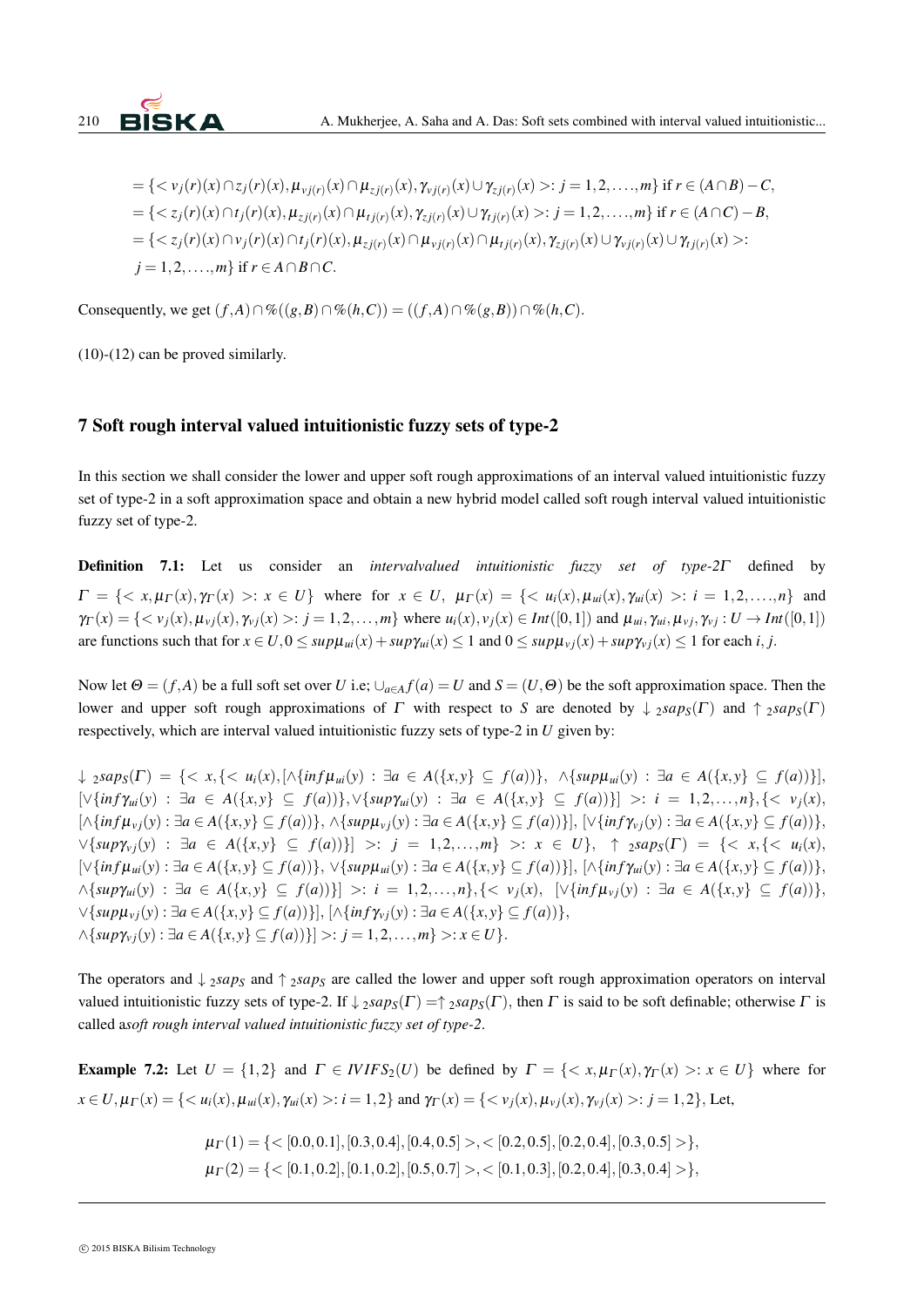

 $\gamma_{\Gamma}(1) = \{ <[0.1, 0.2], [0.1, 0.3], [0.3, 0.4] > , <[0.0, 0.1], [0.1, 0.2], [0.5, 0.6] > \},\$  $\gamma_{\Gamma}(2) = \{ <[0.3, 0.4], [0.6, 0.7], [0.1, 0.2] > , <[0.2, 0.3], [0.4, 0.6], [0.2, 0.3] > \}.$ 

Now let  $\Theta = (f, A)$  be a full soft set over U, where  $A = \{a, b\}$  and  $f : A \rightarrow P(U)$  be defined as  $f(a) = \{1, 2\}, f(b) = \{2\}.$ Then,

 $\downarrow$  2sap<sub>S</sub>( $\Gamma$ ) = {< 1, {< [0.0, 0.1], [0.1, 0.2], [0.5, 0.7] >, < [0.2, 0.5], [0.2, 0.4], [0.3, 0.5] >},  $\{<[0.1, 0.2], [0.1, 0.3], [0.3, 0.4]>, <[0.0, 0.1], [0.1, 0.2], [0.5, 0.6]>\}, <2, \{<[0.1, 0.2], [0.1, 0.2], [0.5, 0.7]\},$  $\{[0.1, 0.3], [0.2, 0.4], [0.3, 0.5] > \}, \{ \{ \leq [0.3, 0.4], [0.1, 0.3], [0.3, 0.4] > \leq [0.2, 0.3], [0.1, 0.2], [0.5, 0.6] > \} > \},$  $\uparrow_2 \text{saps}(\Gamma) = \{ <1, \{ <[0.0, 0.1], [0.3, 0.4], [0.4, 0.5] > , <[0.2, 0.5], [0.2, 0.4], [0.3, 0.4] > \},\}$  $\{<[0.1, 0.2], [0.6, 0.7], [0.1, 0.2]>, <[0.0, 0.1], [0.4, 0.6], [0.2, 0.3]>\},<2,\{<[0.1, 0.2], [0.3, 0.4], [0.4, 0.5]>,$  $<$  [0.1, 0.3], [0.2, 0.4], [0.3, 0.4] > }, {  $<$  [0.3, 0.4], [0.6, 0.7], [0.1, 0.2] >,  $<$  [0.2, 0.3], [0.4, 0.6], [0.2, 0.3] > } > }.

Since  $\downarrow$  2*sap<sub>S</sub>*( $\Gamma$ )  $\neq$   $\uparrow$  2*sap<sub>S</sub>*( $\Gamma$ ), then  $\Gamma$  a soft rough interval valued intuitionistic fuzzy set of type-2.

**Theorem 7.3:** Let  $\Theta = (f, A)$  be a full soft set over *U* and  $S = (U, \Theta)$  be the soft approximation space. Let  $\Gamma, \Psi \in \text{IVIFS}_2(U)$  where  $\Gamma$  and  $\Psi$  have been defined in 5.5. Then,

 $1. \downarrow$  2*sap<sub>S</sub>*( $\Phi$ \*) =  $\Phi$ \* = $\uparrow$  2*sap<sub>S</sub>*( $\Phi$ \*),  $2.\downarrow 2sap_S(U*) = U* = \uparrow 2sap_S(U*)$ . 3.  $\Gamma \subseteq 2\Psi \Rightarrow \downarrow 2saps(\Gamma) \subseteq 2 \downarrow 2saps(\Psi)$ , 4.  $\Gamma \subseteq 2\Psi \Rightarrow \uparrow 2saps(\Gamma) \subseteq 2 \uparrow 2saps(\Psi)$ .  $5. \downarrow$ <sub>2</sub>*sap<sub>S</sub>*( $\Gamma \cap$ <sub>2</sub> $\Psi$ )  $\subseteq \downarrow$ <sub>2</sub>*sap<sub>S</sub>*( $\Gamma$ )  $\cap$ <sub>2</sub> $\downarrow$ <sub>2</sub>*sap<sub>S</sub>*( $\Psi$ )*,* 6. *↑* <sup>2</sup>*sapS*(<sup>Γ</sup> *∩*2<sup>Ψ</sup>) *⊆ ↑* <sup>2</sup>*sapS*(<sup>Γ</sup> )*∩*<sup>2</sup> *↑* <sup>2</sup>*sapS*(Ψ)*,*  $7. \downarrow$ <sub>2</sub>*sap<sub>S</sub>*( $\Gamma$ ) $\cup$ <sub>2</sub>  $\downarrow$ <sub>2</sub>*sap<sub>S</sub>*( $\Gamma$  $\cup$ <sub>2</sub> $\Psi$ )*,* 8. *↑* <sup>2</sup>*sapS*(<sup>Γ</sup> )*∪*<sup>2</sup> *↑* <sup>2</sup>*sapS*(Ψ) *⊆ ↑* <sup>2</sup>*sapS*(<sup>Γ</sup> *∪*2<sup>Ψ</sup>)*.*

**Proof:-** $(1)$ - $(4)$  are straight forward.  $(5)$  We have,

 $\downarrow_2 \text{sup}_{S}(\Gamma \cap 2\Psi) = \{x, \{ \langle u_i(x) \cap w_i(x), [\wedge \{inf(\mu_{ui}(y) \cap \mu_{wi}(y)) : \exists a \in A(\{x, y\} \subseteq f(a)) \},\}$  $\land$  {sup( $\mu_{ui}(y) \cap \mu_{wi}(y)$ ):  $\exists a \in A({x,y} \subseteq f(a))$ },  $[\lor \{inf(\gamma_{ui}(y) \cup \gamma_{wi}(y)) : \exists a \in A({x,y} \subseteq f(a))\},$  $\forall \{ \sup(\gamma_{ui}(y) \cup \gamma_{wi}(y)) : \exists a \in A(\{x, y\} \subseteq f(a)) \} \geq i = 1, 2, ..., n \},$  $\{ \langle v_i(x) \cap t_i(x), [\wedge \{inf(\mu_{\nu_i}(y) \cap \mu_{\nu_i}(y)) : \exists a \in A(\{x, y\} \subseteq f(a)) \},\}$  $\wedge \{ \sup(\mu_{vi}(y) \cap \mu_{ti}(y)) : \exists a \in A(\{x,y\} \subseteq f(a)) \} \cup \{ \inf(\gamma_{vi}(y) \cup \gamma_{ti}(y)) : \exists a \in A(\{x,y\} \subseteq f(a)) \}$  $\vee$  {sup( $\gamma_{vj}(y) \cup \gamma_{tj}(y)$ ) :  $\exists a \in A(\{x,y\} \subseteq f(a))\}| >: j = 1,2,...,m\} >: x \in U$ }.

Also we have,

$$
\downarrow 2saps(\Gamma) \cap 2 \downarrow 2saps(\Psi) = \{< x, \{< u_i(x), [\land \{inf\mu_{ui}(y) : \exists a \in A(\{x, y\} \subseteq f(a))\}, \land \{sup\mu_{ui}(y) : \exists a \in A(\{x, y\} \subseteq f(a))\}], [\lor \{inf\gamma_{ui}(y) : \exists a \in A(\{x, y\} \subseteq f(a))\}, \lor \{sup\gamma_{ui}(y) : \exists a \in A(\{x, y\} \subseteq f(a))\}] > : i = 1, 2, \ldots, n\}, \{< v_j(x), [\land \{inf\mu_{vj}(y) : \exists a \in A(\{x, y\} \subseteq f(a))\}, \land \{sup\mu_{vj}(y) : \exists a \in A(\{x, y\} \subseteq f(a))\}], [\lor \{inf\gamma_{vj}(y) : \exists a \in A(\{x, y\} \subseteq f(a))\}, \lor \{sup\gamma_{vj}(y) : \exists a \in A(\{x, y\} \subseteq f(a))\}] \}
$$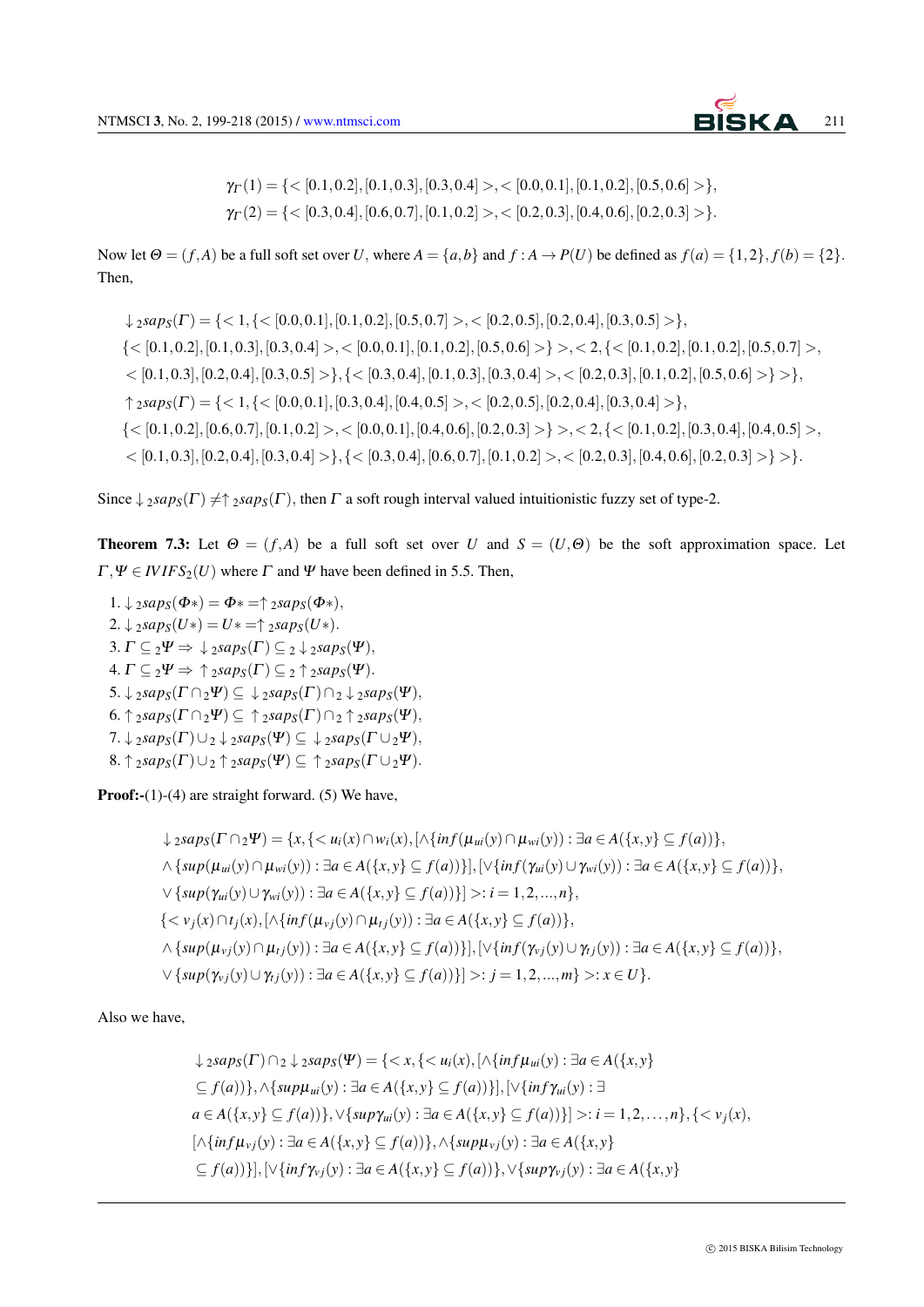

$$
\subseteq f(a))\}\n\ge j = 1, 2, ..., m\} \ge i x \in U\}\n\cap_{2} \{ \langle x, \{ \langle w_{i}(x), [\land \{ \inf \mu_{wi}(y) \} ] \exists a \in A(\{x, y\} \le f(a)) \}, \land \{ \sup \mu_{wi}(y) \} \exists a \in A(\{ x, y \} \subseteq f(a)) \}, [\lor \{ \inf \gamma_{wi}(y) \} ] \exists a \in A(\{ x, y \} \subseteq f(a)) \} \ge i = 1, 2, ..., n\}, \{ \langle x_{j}(x), [\land \{ \inf \mu_{tj}(y) \} ] \exists a \in A(\{ x, y \} \subseteq f(a)) \}, \land \{ \sup \mu_{tj}(y) \} \exists a \in A(\{ x, y \} \le f(a)) \} \ge i = 1, 2, ..., n\}, \{ \langle x_{j}(x), [\land \{ \inf \mu_{tj}(y) \} ] \exists a \in A(\{ x, y \} \subseteq f(a)) \}, \lor \{ \sup \mu_{tj}(y) \} \exists a \in A(\{ x, y \} \subseteq f(a)) \} \ge j = 1, 2, ..., m\} \ge i x \in U\}
$$
\n
$$
= \{ \langle x, \{ \langle u_{i}(x) \cap w_{i}(x), [\min(\land \{ \inf \mu_{ui}(y) \} ] \exists a \in A(\{ x, y \} \subseteq f(a)) \}, \land \{ \inf \mu_{wi}(y) \} \exists a \in A(\{ x, y \} \subseteq f(a)) \}, \land \{ \inf \mu_{wi}(y) \} \exists a \in A(\{ x, y \} \subseteq f(a)) \} \rangle \} \wedge \{ \sup \mu_{wi}(y) \} \exists a \in A(\{ x, y \} \subseteq f(a)) \} \rangle, \text{max}(\forall \{ \inf \mu_{ui}(y) \} \exists a \in A(\{ x, y \} \subseteq f(a)) \} \rangle, \text{max}(\forall \{ \inf \mu_{ui}(y) \} \exists a \in A(\{ x, y \} \subseteq f(a)) \} \rangle, \text{max}(\forall \{ \inf \mu_{vi}(y) \} \exists a \in A(\{ x, y \} \subseteq f(a)) \} \rangle, \text{max}(\forall \{ \inf \mu_{vi}(y) \} \exists a \in A(\{ x, y \} \subseteq f(a)) \} \rangle, \text{max}(\forall \{ \inf \mu_{vi}(y) \} \exists a \in A
$$

Now we have

$$
inf(\mu_{ui}(y) \cap \mu_{wi}(y)) = inf([min(inf\mu_{ui}(y), inf\mu_{wi}(y)), min(sup\mu_{ui}(y), sup\mu_{wi}(y))]) = min(inf\mu_{ui}(y), inf\mu_{wi}(y))
$$

Therefore,

$$
inf(\mu_{ui}(y) \cap \mu_{wi}(y)) \leq inf \mu_{ui}(y) \text{ and } inf(\mu_{ui}(y) \cap \mu_{wi}(y)) \leq inf \mu_{wi}(y).
$$

So,

$$
\wedge \{ \inf(\mu_{ui}(y) \cap \mu_{wi}(y)) : \exists a \in A(\{x,y\} \subseteq f(a)) \} \le \min(\wedge \{ \inf \mu_{ui}(y) : \exists a \in A(\{x,y\} \subseteq f(a)) \},
$$
  

$$
\wedge \{ \inf \mu_{wi}(y) : \exists a \in A(\{x,y\} \subseteq f(a)) \}).
$$

Similarly it can be shown that,

$$
\wedge \{ \sup(\mu_{ui}(y) \cap \mu_{wi}(y)) : \exists a \in A(\{x,y\} \subseteq f(a)) \} \le \min(\wedge \{ \sup \mu_{ui}(y) : \exists a \in A(\{x,y\} \subseteq f(a)) \},
$$
  

$$
\wedge \{ \sup \mu_{wi}(y) : \exists a \in A(\{x,y\} \subseteq f(a)) \} ).
$$

Also

$$
inf(\gamma_{ui}(y) \cup \gamma_{wi}(y)) = inf([max(inf \gamma_{ui}(y), inf \gamma_{wi}(y)), max(sup \gamma_{ui}(y), sup \gamma_{wi}(y))]) = max(inf \gamma_{ui}(y), inf \gamma_{wi}(y))
$$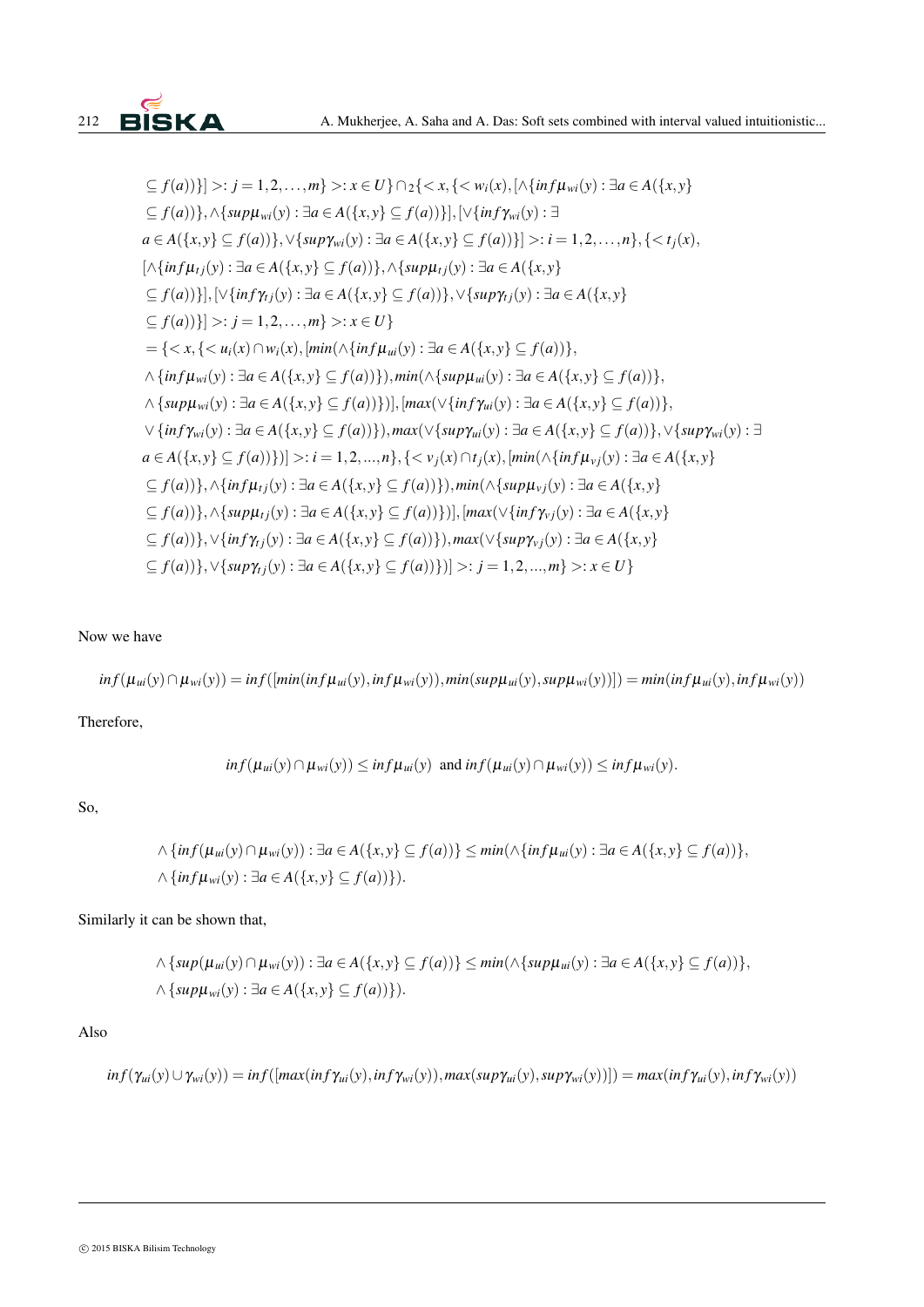

Therefore,  $inf(\gamma_{ui}(y) \cup \gamma_{wi}(y)) \geq inf \gamma_{ui}(y)$ , and  $inf(\gamma_{ui}(y) \cup \gamma_{wi}(y)) \geq inf \gamma_{wi}(y)$ . So,

$$
\vee \{ \inf(\gamma_{ui}(y) \cup \gamma_{wi}(y)) : \exists a \in A(\{x,y\} \subseteq f(a)) \} \ge \max(\vee \{ \inf \gamma_{ui}(y) : \exists a \in A(\{x,y\} \subseteq f(a)) \},\newline \vee \{ \inf \gamma_{wi}(y) : \exists a \in A(\{x,y\} \subseteq f(a)) \} ).
$$

Similarly it can be shown that,

$$
\vee \{ \sup(\gamma_{ui}(y) \cup \gamma_{wi}(y)) : \exists a \in A(\{x,y\} \subseteq f(a)) \}
$$
  
\n
$$
\geq \max(\vee \{ \sup \gamma_{ui}(y) : \exists a \in A(\{x,y\} \subseteq f(a)) \}, \vee \{ \sup \gamma_{wi}(y) : \exists a \in A(\{x,y\} \subseteq f(a)) \}).
$$

In a similar way we can prove the followings:

$$
\begin{aligned}\n&\wedge\{inf(\mu_{vj}(y)\cap\mu_{tj}(y)):\exists a\in A(\{x,y\}\subseteq f(a))\}\leq min(\wedge\{inf\mu_{vj}(y):\exists a\in A(\{x,y\}\subseteq f(a))\}, \\
&\wedge\{inf\mu_{tj}(y):\exists a\in A(\{x,y\}\subseteq f(a))\}), \\
&\wedge\{sup(\mu_{vj}(y)\cap\mu_{tj}(y)):\exists a\in A(\{x,y\}\subseteq f(a))\}\leq min(\wedge\{sup\mu_{vj}(y):\exists a\in A(\{x,y\}\subseteq f(a))\}, \\
&\wedge\{sup\mu_{tj}(y):\exists a\in A(\{x,y\}\subseteq f(a))\}),\vee\{inf(\gamma_{vj}(y)\cup\gamma_{tj}(y)):\exists a\in A(\{x,y\}\subseteq f(a))\} \\
&\geq max(\vee\{inf\gamma_{vj}(y):\exists a\in A(\{x,y\}\subseteq f(a))\},\vee\{inf\gamma_{tj}(y):\exists a\in A(\{x,y\}\subseteq f(a))\}), \\
&\vee\{sup(\gamma_{vj}(y)\cup\gamma_{tj}(y)):\exists a\in A(\{x,y\}\subseteq f(a))\} \\
&\geq max(\vee\{sup\gamma_{vj}(y):\exists a\in A(\{x,y\}\subseteq f(a))\},\vee\{sup\gamma_{tj}(y):\exists a\in A(\{x,y\}\subseteq f(a))\}).\n\end{aligned}
$$

Consequently,  $\downarrow$  2*sap<sub>S</sub>*( $\Gamma \cap$ 2 $\Psi$ )  $\subseteq$  2  $\downarrow$  2*sap<sub>S</sub>*( $\Gamma$ )  $\cap$  2  $\downarrow$  2*sap<sub>S</sub>*( $\Psi$ )*.* (vi)-(viii)can be proved similarly.

# 8 Soft interval valued intuitionistic fuzzy rough sets of type-2

In this section we use an interval valued intuitionistic fuzzy soft set of type-2 to granulate the universe of discourse and obtain a new hybrid model called soft interval valued intuitionistic fuzzy rough set of type-2 which can be seen as an extension of soft rough interval valued intuitionistic fuzzy set of type-2.

**Definition 8.1:** Let  $\Omega = (f, A)$  be an interval valued intuitionistic fuzzy soft set of type-2 over *U*, where  $f : A \rightarrow$  $IVIFS_2(U)$  is defined by

$$
f(a) = \{ \langle x, \mu_{f(a)}(x), \gamma_{f(a)}(x) \rangle : x \in U \}, \text{ where for } x \in U
$$
  

$$
\mu_{f(a)}(x) = \{ \langle u_i(a)(x), \mu_{ui(a)}(x), \gamma_{ui(a)}(x) \rangle : i = 1, 2, ..., n \}
$$

and

$$
\gamma_{f(a)}(x) = \{ \langle v_j(a)(x), \mu_{vj(a)}(x), \gamma_{vj(a)}(x) >: j = 1, 2, \ldots, m \}.
$$

Then the pair  $SIVIF_2 = (U,\Omega)$  is called a soft interval valued intuitionistic fuzzytype-2 approximation space. Let  $\Gamma \in$ *IVIFS*<sub>2</sub>(*U*) be defined by  $\Gamma = \{ \langle x, \mu(\Gamma(x), \gamma(\Gamma(x)) > : x \in U \}$  where for  $x \in U$ ,

$$
\mu_{\Gamma}(x) = \{ \langle u_i \ast (x), \mu_{ui} \ast (x), \gamma_{ui} \ast (x) \rangle : i = 1, 2, \dots, n \} and \gamma_{\Gamma}(x) = \{ \langle v_j \ast (x), \mu_{vj} \ast (x), \gamma_{vj} \ast (x) \rangle : j = 1, 2, \dots, m \}.
$$

Then the lower and upper soft interval valued intuitionistic fuzzy rough approximations of <sup>Γ</sup>*w.r.tSIV IF*<sup>2</sup> are denoted respectively by  $\downarrow$  2*Apr*<sub>SIVIF2</sub>( $\Gamma$ ) and  $\uparrow$  2*Apr*<sub>SIVIF2</sub>( $\Gamma$ ) which are interval valued intuitionistic fuzzy sets of type-2 in *U*,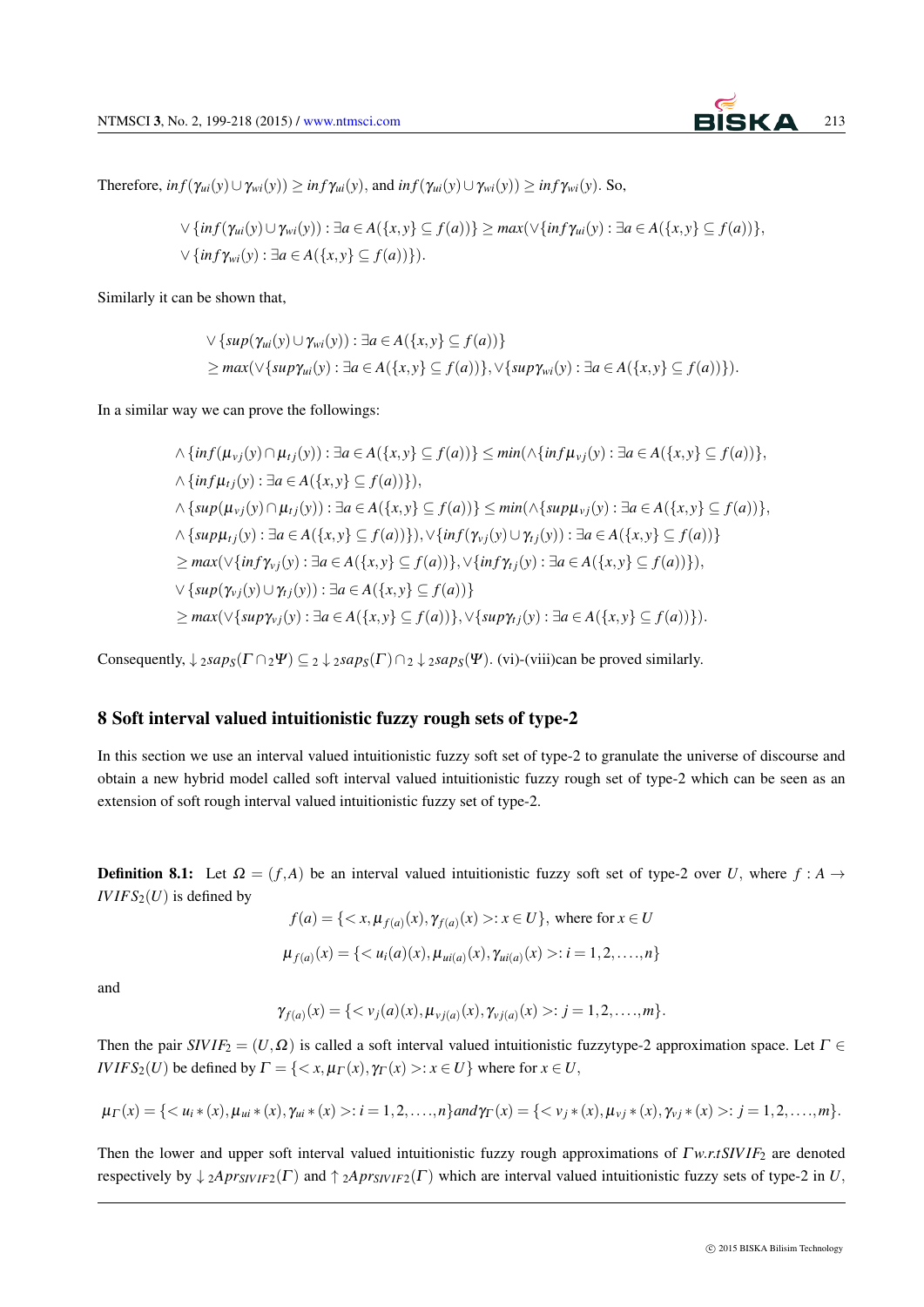

given by

$$
\downarrow 2Apr_{SIVIF2}(\Gamma) = \{ \langle x, \mu_{\downarrow 2AprSIVIF2}(\Gamma)(x), \gamma_{\downarrow 2AprSIVIF2}(\Gamma)(x) > : x \in U \}
$$
  

$$
\uparrow 2Apr_{SIVIF2}(\Gamma) = \{ \langle x, \mu_{\uparrow 2AprSIVIF2}(\Gamma)(x), \gamma_{\uparrow 2AprSIVIF2}(\Gamma)(x) > : x \in U \}
$$

where for  $x \in U$ ,

$$
\mu_{\downarrow 2AprSIVIF2(\Gamma)}(x) = \{< u_i * (x), [\wedge_{a \in A} (inf \mu_{ui(a)}(x) \wedge inf \mu_{ui} * (x)), \wedge_{a \in A} (sup \mu_{ui(a)}(x) \wedge supp \mu_{ui} * (x))],
$$
\n
$$
[\wedge_{a \in A} (inf \gamma_{ui(a)}(x) \vee inf \gamma_{ui} * (x)), \wedge_{a \in A} (sup \gamma_{ui(a)}(x) \vee sup \gamma_{ui} * (x))] > : i = 1, 2, ..., n\}
$$
\n
$$
\gamma_{\downarrow 2AprSIVIF2(\Gamma)}(x) = \{< v_j * (x), [\wedge_{a \in A} (inf \mu_{vj(a)}(x) \wedge inf \mu_{vj} * (x)), \wedge_{a \in A} (sup \mu_{vj(a)}(x) \wedge sup \mu_{vj} * (x))],
$$
\n
$$
[\wedge_{a \in A} (inf \gamma_{vj(a)}(x) \vee inf \gamma_{vj} * (x)), \wedge_{a \in A} (sup \gamma_{vj(a)}(x) \vee sup \gamma_{vj} * (x))] > : j = 1, 2, ..., m\}
$$
\n
$$
\mu_{\uparrow 2AprSIVIF2(\Gamma)}(x) = \{< u_i * (x), [\wedge_{a \in A} (inf \mu_{ui(a)}(x) \vee inf \mu_{ui} * (x)), \wedge_{a \in A} (sup \mu_{ui(a)}(x) \vee sup \mu_{ui} * (x))],
$$
\n
$$
[\wedge_{a \in A} (inf \gamma_{ui(a)}(x) \wedge inf \gamma_{ui} * (x)), \wedge_{a \in A} (sup \gamma_{ui(a)}(x) \wedge sup \gamma_{ui} * (x))] > : i = 1, 2, ..., n\} \gamma_{\uparrow 2AprSIVIF2(\Gamma)}(x) = \{< v_j * (x), [\wedge_{a \in A} (inf \mu_{vj(a)}(x) \vee inf \mu_{vj} * (x)), \wedge_{a \in A} (sup \mu_{vj(a)}(x) \vee sup \mu_{vj} * (x))],
$$
\n
$$
[\wedge_{a \in A} (inf \gamma_{vj(a)}(x) \vee inf \mu_{vj} * (x)), \wedge_{a \in A} (sup \gamma_{vj(a)}(x) \vee sup \mu_{vj}
$$

If  $\downarrow$  2*Apr<sub>SIVIF2</sub>*( $\Gamma$ ) =  $\uparrow$  2*Apr<sub>SIVIF2</sub>*( $\Gamma$ ), then  $\Gamma$  is called soft interval valued intuitionistic fuzzy type-2 definable; otherwise  $\Gamma$  is called a soft interval valued intuitionistic fuzzy rough set of type-2.

Example 8.2: Let  $\Omega = (f, A)$  be an interval valued intuitionistic fuzzy soft set of type-2 over *U*, where  $U = \{1, 2\}, A = \{a, b\}$  and  $f : A \rightarrow IVIFS<sub>2</sub>(U)$  is defined by

$$
f(a) = \{ <1, \mu_{f(a)}(1), \gamma_{f(a)}(1)>, <2, \mu_{f(a)}(2), \gamma_{f(a)}(2)>\}
$$

and

$$
f(b) = \{ <1, \mu_{f(b)}(1), \gamma_{f(b)}(1)>, <2, \mu_{f(b)}(2), \gamma_{f(b)}(2)>\},
$$

where

$$
\mu_{f(a)}(1) = \{< [0.1, 0.2], [0.4, 0.5], [0.2, 0.3] >, < [0.3, 0.5], [0.1, 0.4], [0.5, 0.6] > \},
$$
\n
$$
\mu_{f(a)}(2) = \{< [0.7, 0.8], [0.1, 0.2], [0.3, 0.4] >, < [0.5, 0.6], [0.3, 0.6], [0.2, 0.4] > \},
$$
\n
$$
\gamma_{f(a)}(1) = \{< [0.4, 0.5], [0.5, 0.6], [0.2, 0.3] >, < [0.3, 0.4], [0.2, 0.6], [0.1, 0.3] > \},
$$
\n
$$
\gamma_{f(a)}(2) = \{< [0.3, 0.5], [0.2, 0.4], [0.2, 0.4] >, < [0.1, 0.4], [0.5, 0.6], [0.2, 0.3] > \},
$$
\n
$$
\mu_{f(b)}(1) = \{< [0.7, 0.9], [0.1, 0.2], [0.7, 0.8] >, < [0.1, 0.3], [0.4, 0.6], [0.1, 0.2] > \},
$$
\n
$$
\mu_{f(b)}(2) = \{< [0.5, 0.7], [0.5, 0.7], [0.1, 0.2] >, < [0.3, 0.6], [0.2, 0.4], [0.3, 0.5] > \},
$$
\n
$$
\gamma_{f(b)}(1) = \{< [0.4, 0.6], [0.3, 0.4], [0.2, 0.6] >, < [0.5, 0.6], [0.2, 0.8], [0.1, 0.2] > \},
$$
\n
$$
\gamma_{f(b)}(2) = \{< [0.3, 0.7], [0.1, 0.3], [0.1, 0.5] >, < [0.2, 0.5], [0.2, 0.5], [0.3, 0.4] > \}.
$$

Let  $\Gamma \in \text{IVIFS}_2(U)$  be defined by  $\Gamma = \{ \langle 1, \mu(\Gamma(1), \gamma(\Gamma(1)) \rangle, \langle 2, \mu(\Gamma(2), \gamma(\Gamma(2)) \rangle \}$  where

$$
\mu_{\Gamma}(1) = \{ < [0.2, 0.3], [0.4, 0.6], [0.1, 0.3] >, < [0.2, 0.6], [0.1, 0.2], [0.6, 0.7] > \},
$$
  

$$
\mu_{\Gamma}(2) = \{ < [0.5, 0.7], [0.2, 0.4], [0.3, 0.5] >, < [0.1, 0.2], [0.4, 0.6], [0.2, 0.4] > \},
$$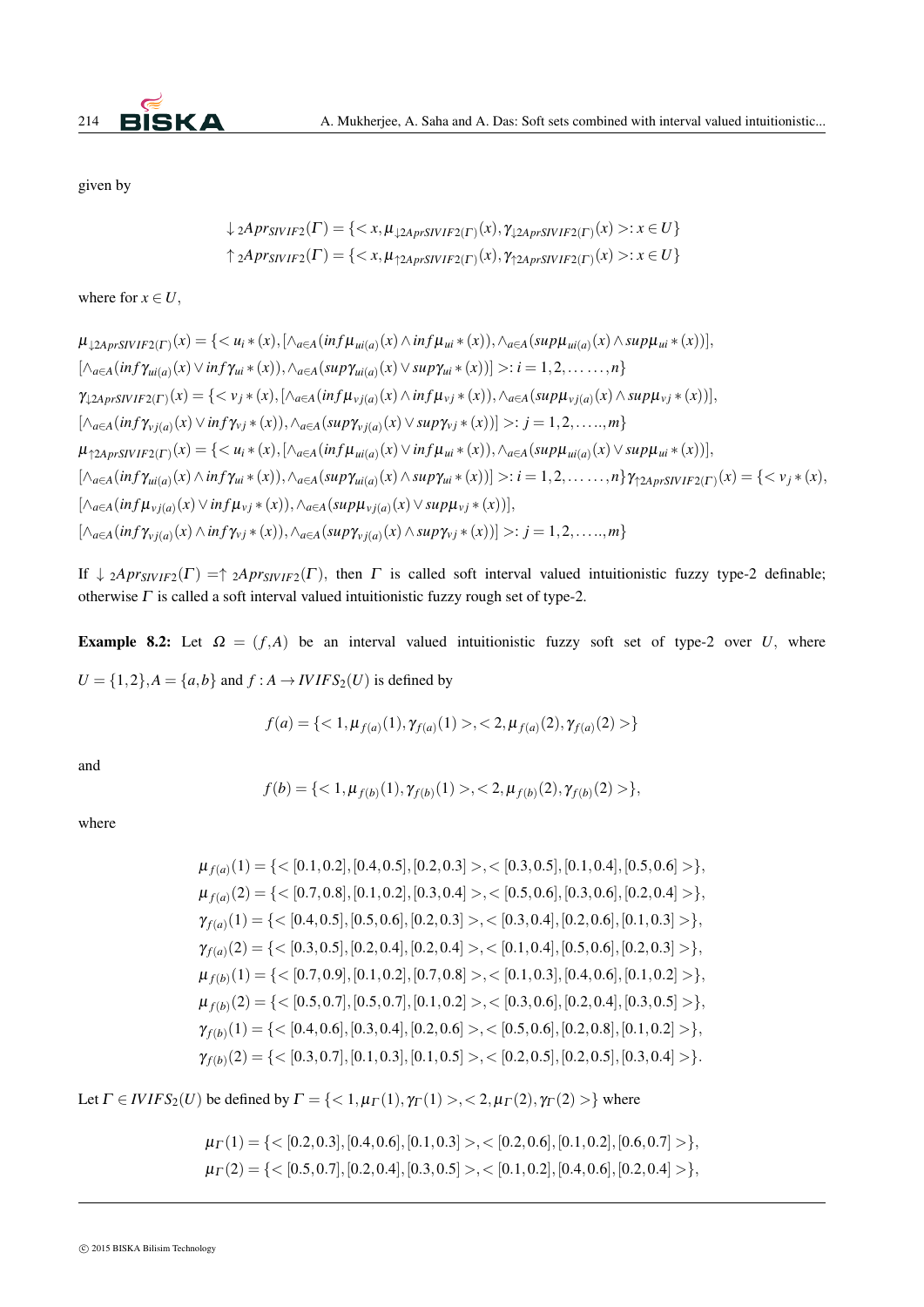

$$
\gamma_{\Gamma}(1) = \{ < [0.6, 0.8], [0.1, 0.2], [0.3, 0.6] > , < [0.4, 0.5], [0.2, 0.5], [0.3, 0.4] > \},
$$
  

$$
\gamma_{\Gamma}(2) = \{ < [0.4, 0.5], [0.5, 0.6], [0.1, 0.2] > , < [0.6, 0.7], [0.5, 0.7], [0.1, 0.2] > \}.
$$

Then,

$$
\downarrow 2Apr_{SIVIF2}(\Gamma) = \{<1, \mu_{\downarrow 2AprSIVIF2}(\Gamma)(1), \gamma_{\downarrow 2AprSIVIF2}(\Gamma)(1)>, <2, \mu_{\downarrow 2AprSIVIF2}(\Gamma)(2), \gamma_{\downarrow 2AprSIVIF2}(\Gamma)(2)>\},
$$
  
\n
$$
\uparrow 2Apr_{SIVIF2}(\Gamma) = \{<1, \mu_{\uparrow 2AprSIVIF2}(\Gamma)(1), \gamma_{\uparrow 2AprSIVIF2}(\Gamma)(1)>, <2, \mu_{\uparrow 2AprSIVIF2}(\Gamma)(2), \gamma_{\uparrow 2AprSIVIF2}(\Gamma)(2)>\},
$$

where

$$
\mu_{\downarrow 2AprSIVIF2(\Gamma)}(1) = \{< [0.2, 0.3], [0.1, 0.2], [0.2, 0.3] >, < [0.2, 0.6], [0.1, 0.2], [0.6, 0.7] > \},
$$
\n
$$
\mu_{\downarrow 2AprSIVIF2(\Gamma)}(2) = \{< [0.5, 0.7], [0.1, 0.2], [0.1, 0.2] >, < [0.1, 0.2], [0.2, 0.4], [0.2, 0.4] > \},
$$
\n
$$
\gamma_{\downarrow 2AprSIVIF2(\Gamma)}(1) = \{< [0.6, 0.8], [0.1, 0.2], [0.3, 0.6] >, < [0.4, 0.5], [0.2, 0.5], [0.3, 0.4] > \},
$$
\n
$$
\gamma_{\downarrow 2AprSIVIF2(\Gamma)}(2) = \{< [0.4, 0.5], [0.1, 0.3], [0.1, 0.4] >, < [0.6, 0.7], [0.2, 0.5], [0.2, 0.3] > \},
$$
\n
$$
\mu_{\uparrow 2AprSIVIF2(\Gamma)}(1) = \{< [0.2, 0.3], [0.4, 0.6], [0.1, 0.3] >, < [0.2, 0.6], [0.1, 0.4], [0.1, 0.2] > \},
$$
\n
$$
\mu_{\uparrow 2AprSIVIF2(\Gamma)}(2) = \{< [0.5, 0.7], [0.2, 0.4], [0.3, 0.5] >, < [0.1, 0.2], [0.4, 0.6], [0.2, 0.4] > \},
$$
\n
$$
\gamma_{\uparrow 2AprSIVIF2(\Gamma)}(1) = \{< [0.6, 0.8], [0.3, 0.4], [0.2, 0.3] >, < [0.4, 0.5], [0.2, 0.6], [0.1, 0.2] > \},
$$
\n
$$
\gamma_{\uparrow 2AprSIVIF2(\Gamma)}(1) = \{<
$$

Then clearly  $\downarrow$  2*Apr*<sub>SIVIF2</sub>( $\Gamma$ )  $\neq$   $\uparrow$  2*Apr*<sub>SIVIF2</sub>( $\Gamma$ ). So  $\Gamma$  is a soft interval valued intuitionistic fuzzy rough set of type-2 over *U.*

**Theorem 8.3:** Let  $\Omega = (f, A)$  be an interval valued intuitionistic fuzzy universal soft set of type-2 over *U* and *SIVIF*<sub>2</sub> =  $(U, \Omega)$  soft interval valued intuitionistic fuzzy type-2 approximation space. Then for  $\Gamma, \Psi \in IVIFS_2(U)$ , we have

1. *↓* <sup>2</sup>*AprSIV IF*2(Φ*∗*) = <sup>Φ</sup>*∗* 2.  $\uparrow$  2*Apr*<sub>*SIVIF*2</sub>(*U*<sup>\*</sup>) = *U*<sup>\*</sup> 3.  $\Gamma \subseteq 2\Psi \Rightarrow \downarrow 2Apr_{SIVIF2}(\Gamma) \subseteq 2 \downarrow 2Apr_{SIVIF2}(\Psi)$ 4.  $\Gamma \subseteq 2\Psi \Rightarrow \uparrow 2Apr_{SIVIF2}(\Gamma) \subseteq 2 \uparrow 2Apr_{SIVIF2}(\Psi)$ 5. *↓* <sup>2</sup>*AprSIV IF*2(<sup>Γ</sup> *∩*2<sup>Ψ</sup>) *⊆* <sup>2</sup> *↓* <sup>2</sup>*AprSIV IF*2(<sup>Γ</sup> )*∩*<sup>2</sup> *↓* <sup>2</sup>*AprSIV IF*2(Ψ) 6. *↑* <sup>2</sup>*AprSIV IF*2(<sup>Γ</sup> *∩*2<sup>Ψ</sup>) *⊆* <sup>2</sup> *↑* <sup>2</sup>*AprSIV IF*2(<sup>Γ</sup> )*∩*<sup>2</sup> *↑* <sup>2</sup>*AprSIV IF*2(Ψ) 7. *↓* <sup>2</sup>*AprSIV IF*2(<sup>Γ</sup> )*∪*<sup>2</sup> *↓* <sup>2</sup>*AprSIV IF*2(Ψ) *⊆* <sup>2</sup> *↓* <sup>2</sup>*AprSIV IF*2(<sup>Γ</sup> *∪*2<sup>Ψ</sup>)  $8. \uparrow$ <sub>2</sub>*Apr*<sub>SIVIF2</sub>( $\Gamma$ ) $\cup$ <sub>2</sub> $\uparrow$ <sub>2</sub>*Apr*<sub>SIVIF2</sub>( $\Psi$ ) $\subseteq$ <sub>2</sub> $\uparrow$ <sub>2</sub>*Apr*<sub>SIVIF2</sub>( $\Gamma$  $\cup$ <sub>2</sub> $\Psi$ )*.* 

**Proof:**(1)-(4) are straight forward.(5) Let  $\Gamma$  and  $\Psi$  be defined as follows:  $\Gamma = \{ \langle x, \mu_{\Gamma}(x), \gamma_{\Gamma}(x) \rangle : x \in U \}$  where for *x ∈ U,*

$$
\mu_{\Gamma}(x) = \{ \langle u_i * (x), \mu_{ui} * (x), \gamma_{ui} * (x) > : i = 1, 2, \ldots, n \}
$$

and

$$
\gamma_{\Gamma}(x) = \{ \langle v_j \ast (x), \mu_{vj} \ast (x), \gamma_{vj} \ast (x) >: j = 1, 2, \ldots, m \}
$$

and

$$
\Psi = \{ \langle x, \mu \psi(x), \gamma \psi(x) \rangle : x \in U \}
$$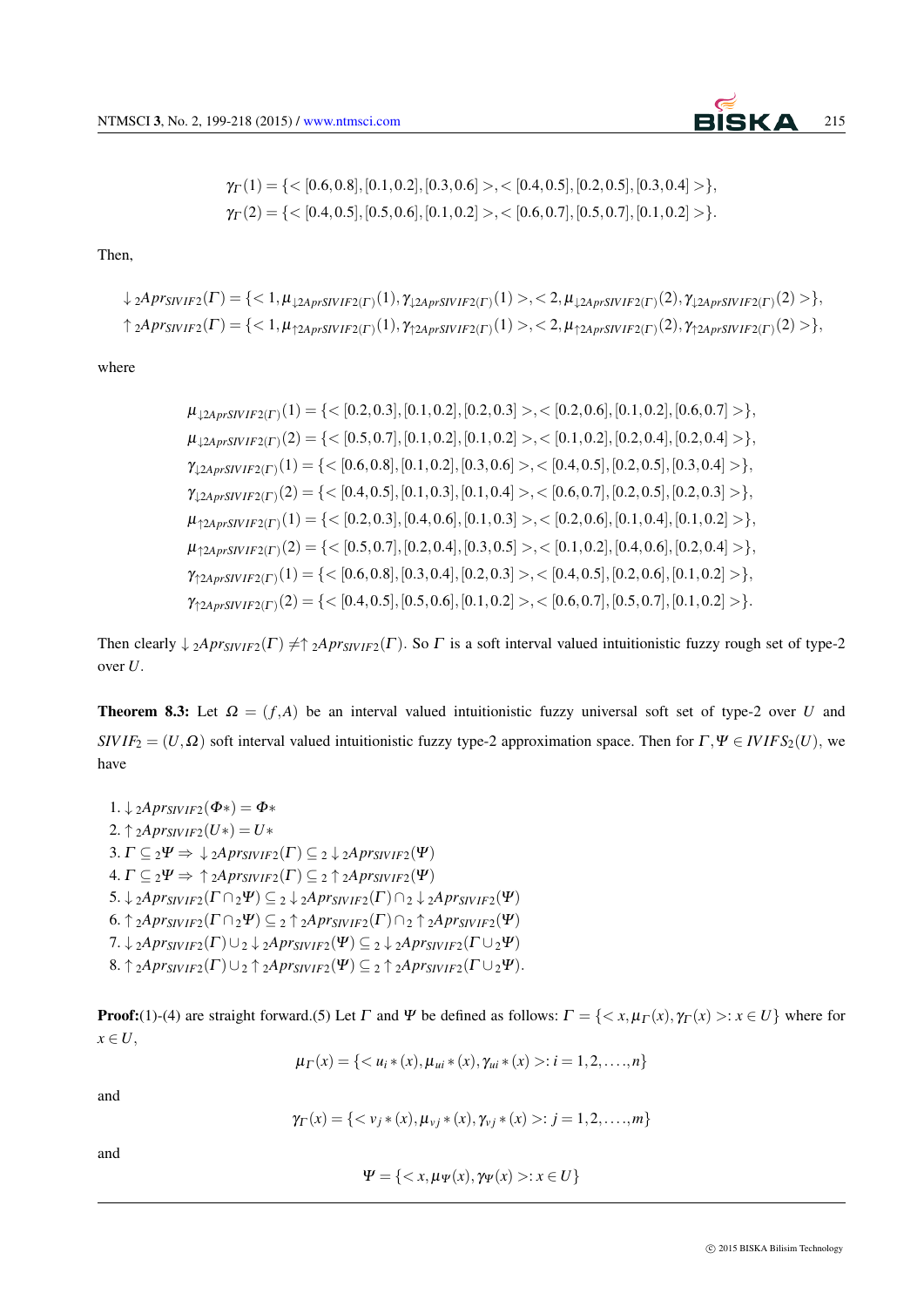

where for  $x \in U$ ,

$$
\mu_{\Psi}(x) = \{ \langle w_i * (x), \mu_{wi} * (x), \gamma_{wi} * (x) > : i = 1, 2, \dots, n \}
$$

and

$$
\gamma_{\Psi}(x) = \{ \langle t_j \ast (x), \mu_{tj} \ast (x), \gamma_{tj} \ast (x) \rangle : j = 1, 2, \dots, m \}.
$$

Let  $f : A \to I V I F S_2(U)$  be defined by

$$
f(a) = \{ \langle x, \mu_{f(a)}(x), \gamma_{f(a)}(x) > : x \in U \},\
$$

wherefor  $x \in U$ 

$$
\mu_{f(a)}(x) = \{ \langle u_i(a)(x), \mu_{ui(a)}(x), \gamma_{ui(a)}(x) > : i = 1, 2, \dots, n \}
$$

and

$$
\gamma_{f(a)}(x) = \{ \langle v_j(a)(x), \mu_{vj(a)}(x), \gamma_{vj(a)}(x) >: j = 1, 2, \dots, m \}.
$$

Then

$$
\Gamma \cap 2\Psi = \{ \langle x, \{ \langle u_i * (x) \cap w_i * (x), \mu_{ui} * (x) \cap \mu_{wi} * (x), \gamma_{ui} * (x) \cup \gamma_{wi} * (x) \rangle : i = 1, 2, ..., n \},
$$

$$
\{ \langle v_j * (x) \cap t_j * (x), \mu_{\nu j} * (x) \cap \mu_{tj} * (x), \gamma_{\nu j} * (x) \cup \gamma_{tj} * (x) >: j = 1, 2, \dots, m \} >: x \in U \}.
$$

We have

$$
\downarrow 2Apr_{SVIF2}(\Gamma \cap 2\Psi) = \{: i = 1, 2, ..., n\}, \{< v_j*(x) \cap t_j*(x),\newline [\wedge_{a \in A}(inf\mu_{v_j(a)}(x) \wedge inf(\mu_{v_j}*(x) \cap \mu_{t_j}*(x))))], \wedge_{a \in A}(sup\mu_{v_j(a)}(x) \wedge sup(\mu_{v_j}*(x)))]\},\newline [\wedge_{a \in A}(inf\gamma_{v_j(a)}(x) \vee inf(\gamma_{v_j}*(x) \cup \gamma_{t_j}*(x))))], \wedge_{a \in A}(sup\gamma_{v_j(a)}(x) \wedge sup(\gamma_{v_j}*(x)) \vee \gamma_{t_j}*(x))] >: j = 1, 2, ..., m\} >: x \in U\} \newline = \{: i = 1, 2, ..., n\}, \{< v_j*(x) \cap t_j*(x), [\wedge_{a \in A}(inf\mu_{v_j(a)}(x) \wedge min(inf\mu_{v_j}*(x), inf\mu_{t_j}*(x)))]\}, [\wedge_{a \in A}(sup\mu_{v_j(a)}(x) \vee max(inf\gamma_{vi}(x), x))], \wedge_{a \in A}(sup\mu_{v_j(a)}(x) \vee max(inf\gamma_{vi}(
$$

Again we have,

$$
\downarrow 2Apr_{SIVIF2}(\Gamma) \cap 2 \downarrow 2Apr_{SIVIF2}(\Psi)
$$
  
={i\*(x), [ $\land_{a \in A}(inf\mu_{ui(a)}(x) \land inf\mu_{ui}*(x)), \land_{a \in A}(sup\mu_{ui(a)}(x) \land sup\mu_{ui}*(x))],[ $\land_{a \in A}(inf\gamma_{ui(a)}(x) \lor inf\gamma_{ui}*(x)), \land_{a \in A}(sup\gamma_{ui(a)}(x) \lor sup\gamma_{ui}*(x))] >: i = 1, 2, ..., n}, {$$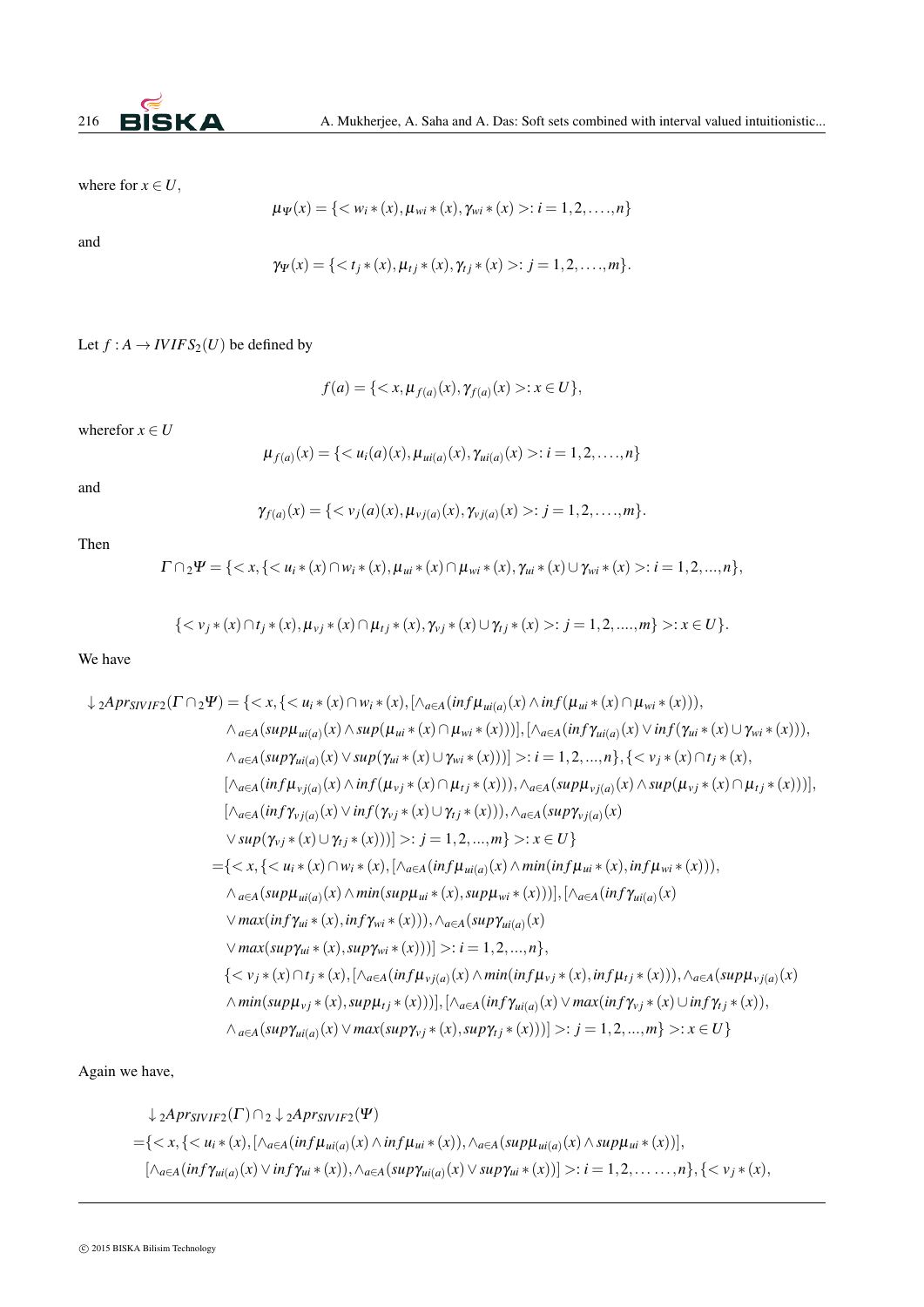$[\wedge_{a\in A}(inf\mu_{\nu j(a)}(x) \wedge inf\mu_{\nu j}*(x)),\wedge_{a\in A}(sup\mu_{\nu j(a)}(x) \wedge sup\mu_{\nu j}*(x))]$  $[\wedge_{a\in A}(inf\gamma_{vj(a)}(x)\vee inf\gamma_{vj}*(x)),\wedge_{a\in A}(sup\gamma_{vj(a)}(x)\vee sup\gamma_{vj}*(x))] >: j=1,2,\ldots,m\} >: x\in U\}\cap {}_{2}\{$  $[\wedge_{a\in A}(inf\mu_{ui(a)}(x) \wedge inf\mu_{wi}*(x)), \wedge_{a\in A}(sup\mu_{ui(a)}(x) \wedge sup\mu_{wi}*(x))]$  $[\wedge_{a\in A}(inf\gamma_{ui(a)}(x)\vee inf\gamma_{wi}*(x)),\wedge_{a\in A}(sup\gamma_{ui(a)}(x)\vee sup\gamma_{wi}*(x))] >: i=1,2,\ldots\dots,n\},\{$  $[\wedge_{a\in A}(inf\mu_{\nu j(a)}(x)\wedge inf\mu_{tj}*(x)),\wedge_{a\in A}(sup\mu_{\nu j(a)}(x)\wedge sup\mu_{tj}*(x))]$ ,  $[\wedge_{a\in A}(inf\gamma_{\nu j(a)}(x)\vee inf\gamma_{tj}*(x)),$  $\wedge_{a\in A} (sup\gamma_{vj(a)}(x)\vee sup\gamma_{tj}*(x))] >: j = 1,2,\ldots,m\} >: x \in U$  $=\{$  $min(\wedge_{a\in A} (sup\mu_{ui(a)}(x) \wedge sup\mu_{ui}*(x)),\wedge_{a\in A} (sup\mu_{ui(a)}(x) \wedge sup\mu_{wi}*(x))))],$  $[max(\wedge_{a\in A}(inf\gamma_{ui(a)}(x) \vee inf\gamma_{ui}*(x)),\wedge_{a\in A}(inf\gamma_{ui(a)}(x) \vee inf\gamma_{wi}*(x))),$  $max(\wedge_{a\in A}(sup\gamma_{ui(a)}(x)\vee sup\gamma_{ui}*(x)),\wedge_{a\in A}(sup\gamma_{ui(a)}(x)\vee sup\gamma_{wi}*(x))))>\colon i=1,2,\ldots\ldots,n\},\{<\nu_j*(x)\cap t_j*(x),\forall j\in I\}$  $[min(\wedge_{a\in A}(inf\mu_{vj(a)}(x) \wedge inf\mu_{vj}*(x)),\wedge_{a\in A}(inf\mu_{vj(a)}(x) \wedge inf\mu_{tj}*(x))),$ *min*(∧<sub>a∈A</sub>( $sup\mu_{vj(a)}(x) \land sup\mu_{vj}*(x)), \land_{a \in A}(sup\mu_{vj(a)}(x))$  $\wedge supp_{tj}*(x)))], [max(\wedge_{a\in A}(inf\gamma_{vj(a)}(x) \vee inf\gamma_{vj}*(x)),\wedge_{a\in A}(inf\gamma_{vj(a)}(x))]$  $∨$  *inf*γ<sub>*t*j</sub>  $*(x))$ )*,max*( $∧$ <sub>*a*∈A</sub>( $supγ$ <sub>*vj*(*a*)</sub>( $x) ∨ supγ$ <sub>*vj*</sub> $*(x))$ *,*  $\wedge_{a\in A} (sup\gamma_{vj(a)}(x)\vee sup\gamma_{tj}*(x)))\geq j=1,2,\ldots,m\} \geq: x\in U\}$ 

## Nowit can be shown that

```
\wedge_{a\in A}(inf\mu_{ui(a)}(x)\wedge min(inf\mu_{ui}*(x), inf\mu_{wi}*(x)))\leq min(\wedge_{a\in A}(inf\mu_{ui(a)}(x)\wedge inf\mu_{ui}*(x)),\wedge_{a\in A}(inf\mu_{ui(a)}(x))\wedge inf\mu_{wi}*(x))), \wedge_{a\in A}(sup\mu_{ui(a)}(x) \wedge min(sup\mu_{ui}*(x), sup\mu_{wi}*(x))) \leq min(\wedge_{a\in A}(sup\mu_{ui(a)}(x)))\wedge supp_{ui}*(x)), \wedge_{a\in A}(sup\mu_{ui(a)}(x) \wedge supp_{wi}*(x))), \wedge_{a\in A}(inf\gamma_{ui(a)}(x))\lor max(inf\gamma_{ui}*(x), inf\gamma_{wi}*(x))) \ge max(\land_{a\in A}(inf\gamma_{ui(a)}(x) \lor inf\gamma_{ui}*(x)),\wedge_{a\in A}(inf\gamma_{ui(a)}(x)\vee inf\gamma_{wi}*(x))), \wedge_{a\in A}(sup\gamma_{ui(a)}(x)\vee max(sup\gamma_{ui}*(x), sup\gamma_{wi}*(x)))\geq max(\wedge_{a\in A}(sup\gamma_{ui(a)}(x)\vee sup\gamma_{ui}*(x)),\wedge_{a\in A}(sup\gamma_{ui(a)}(x)\vee sup\gamma_{wi}*(x))),\wedge_{a\in A}(inf\mu_{ui(a)}(x) \wedge min(inf\mu_{vj}*(x), inf\mu_{tj}*(x)) \leq min(\wedge_{a\in A}(inf\mu_{vj(a)}(x) \wedge inf\mu_{vj}*(x)),\wedge_{a\in A}(inf\mu_{vj(a)}(x) \wedge inf\mu_{tj}*(x))), \wedge_{a\in A}(sup\mu_{ui(a)}(x) \wedge min(sup\mu_{vj}*(x)),sup\mu_{tj}*(x))\leq min(\wedge_{a\in A}(sup\mu_{vj(a)}(x)\wedge sup\mu_{vj}*(x)),\wedge_{a\in A}(sup\mu_{vj(a)}(x)\wedge sup\mu_{tj}*(x))),\wedge_{a\in A}(inf\gamma_{ui(a)}(x)\vee max(inf\gamma_{vj}*(x), inf\gamma_{tj}*(x)))\geq max(\wedge_{a\in A}(inf\gamma_{vj(a)}(x)\vee inf\gamma_{vj}*(x)),\wedge_{a\in A}(inf\gamma_{vj(a)}(x)\vee inf\gamma_{tj}*(x))), \wedge_{a\in A}(sup\gamma_{ui(a)}(x)\vee max(sup\gamma_{vj}*(x), sup\gamma_{tj}*(x)))\geq max(\wedge_{a\in A}(sup\gamma_{vj(a)}(x)\vee sup\gamma_{vj}*(x)),\wedge_{a\in A}(sup\gamma_{vj(a)}(x)\vee sup\gamma_{tj}*(x))).
```
Using the above results we get,  $\downarrow$  2*Apr<sub>SIVIF2</sub>*( $\Gamma \cap 2\Psi$ )  $\subset$  2  $\downarrow$  2*Apr<sub>SIVIF2</sub>*( $\Gamma$ )  $\cap$  2  $\downarrow$  2*Apr<sub>SIVIF2</sub>*( $\Psi$ )*.* (6)-(8) can be proved similarly.

# 9 Conclusion

Inthis paper we have investigated the problem of combining interval valued intuitionistic fuzzy set of type-2 with soft sets and rough setsand we obtain three different types of hybrid models, namely-interval valued intuitionistic fuzzy soft sets of type-2, soft rough interval valued intuitionistic fuzzy sets of type-2 and soft interval valued intuitionistic fuzzy rough sets of type-2.We have also investigated some basic properties of these new hybridizations.